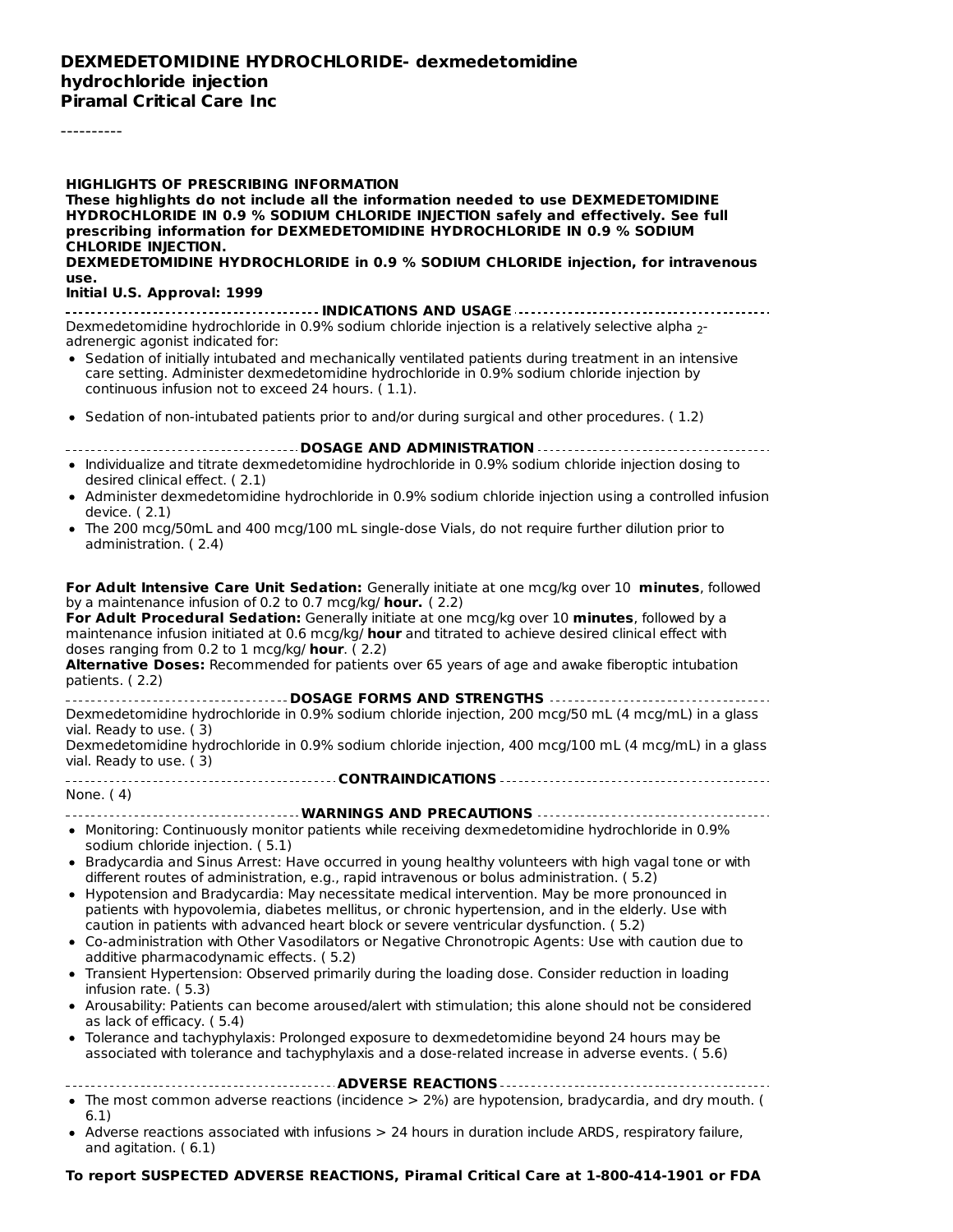#### **To report SUSPECTED ADVERSE REACTIONS, Piramal Critical Care at 1-800-414-1901 or FDA at 1-800-FDA-1088 or www.fda.gov/medwatch**

#### **DRUG INTERACTIONS**

Anesthetics, Sedatives, Hypnotics, and Opioids: Enhancement of pharmacodynamic effects. Reduction in dosage of dexmedetomidine hydrochloride in 0.9% sodium chloride injection or the concomitant medication may be required. ( 7.1)

- **USE IN SPECIFIC POPULATIONS**
- Pregnancy: Based on animal data, may cause fetal harm. ( 8.1)
- Nursing Mothers: Caution should be exercised when administered to a nursing woman. (8.3)
- Geriatric Patients: Dose reduction should be considered. ( 2.2, 2.3, 5.2, 8.5)
- Hepatic Impairment: Dose reduction should be considered. (2.2, 2.3, 5.7, 8.6)

#### **See 17 for PATIENT COUNSELING INFORMATION.**

**Revised: 8/2021**

# **FULL PRESCRIBING INFORMATION: CONTENTS\***

#### **1 INDICATIONS AND USAGE**

- 1.1 Intensive Care Unit Sedation
- 1.2 Procedural Sedation

#### **2 DOSAGE AND ADMINISTRATION**

- 2.1 Dosing Guidelines
- 2.2 Dosage Information
- 2.3 Dosage Adjustment
- 2.4 Preparation of Solution
- 2.5 Administration with Other Fluids
- 2.6 Compatibility with Natural Rubber

#### **3 DOSAGE FORMS AND STRENGTHS**

#### **4 CONTRAINDICATIONS**

#### **5 WARNINGS AND PRECAUTIONS**

- 5.1 Drug Administration
- 5.2 Hypotension, Bradycardia, and Sinus Arrest
- 5.3 Transient Hypertension
- 5.4 Arousability
- 5.5 Withdrawal
- 5.6 Tolerance and Tachyphylaxis
- 5.7 Hepatic Impairment

#### **6 ADVERSE REACTIONS**

- 6.1 Clinical Trials Experience
- 6.2 Postmarketing Experience

#### **7 DRUG INTERACTIONS**

- 7.1 Anesthetics, Sedatives, Hypnotics, Opioids
- 7.2 Neuromuscular Blockers

#### **8 USE IN SPECIFIC POPULATIONS**

- 8.1 Pregnancy
- 8.2 Labor and Delivery
- 8.3 Nursing Mothers
- 8.4 Pediatric Use
- 8.5 Geriatric Use
- 8.6 Hepatic Impairment

#### **9 DRUG ABUSE AND DEPENDENCE**

- 9.1 Controlled Substance
- 9.3 Dependence

#### **10 OVERDOSAGE**

**11 DESCRIPTION**

#### **12 CLINICAL PHARMACOLOGY**

12.1 Mechanism of Action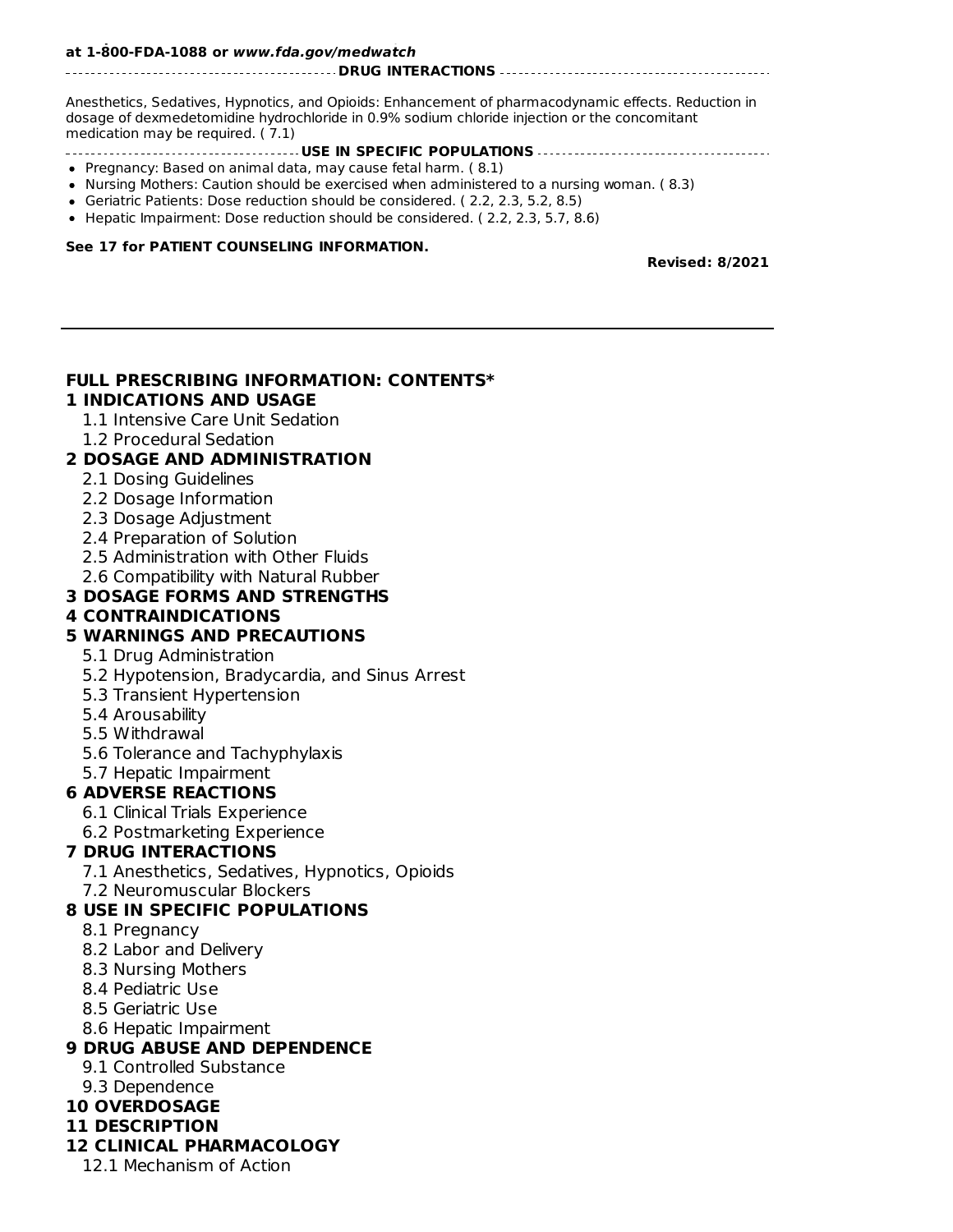12.2 Pharmacodynamics

12.3 Pharmacokinetics

### **13 NONCLINICAL TOXICOLOGY**

- 13.1 Carcinogenesis, Mutagenesis, Impairment of Fertility
- 13.2 Animal Toxicology and/or Pharmacology

## **14 CLINICAL STUDIES**

- 14.1 Intensive Care Unit Sedation
- 14.2 Procedural Sedation

## **16 HOW SUPPLIED/STORAGE AND HANDLING**

#### **17 PATIENT COUNSELING INFORMATION**

\* Sections or subsections omitted from the full prescribing information are not listed.

## **FULL PRESCRIBING INFORMATION**

## **1 INDICATIONS AND USAGE**

## **1.1 Intensive Care Unit Sedation**

Dexmedetomidine hydrochloride in 0.9% sodium chloride injection is indicated for sedation of initially intubated and mechanically ventilated patients during treatment in an intensive care setting. Dexmedetomidine hydrochloride in 0.9% sodium chloride injection should be administered by continuous infusion not to exceed 24 hours.

Dexmedetomidine hydrochloride in 0.9% sodium chloride injection has been continuously infused in mechanically ventilated patients prior to extubation, during extubation, and post-extubation. It is not necessary to discontinue dexmedetomidine hydrochloride in 0.9% sodium chloride injection prior to extubation.

#### **1.2 Procedural Sedation**

Dexmedetomidine hydrochloride in 0.9% sodium chloride injection is indicated for sedation of non-intubated patients prior to and/or during surgical and other procedures.

## **2 DOSAGE AND ADMINISTRATION**

#### **2.1 Dosing Guidelines**

- Dexmedetomidine hydrochloride in 0.9% sodium chloride injection dosing should be individualized and titrated to desired clinical response.
- Dexmedetomidine hydrochloride in 0.9% sodium chloride injection is not indicated for infusions lasting longer than 24 hours.
- Dexmedetomidine hydrochloride in 0.9% sodium chloride injection should be administered using a controlled infusion device.

## **2.2 Dosage Information**

#### **Table1: Dosage Information**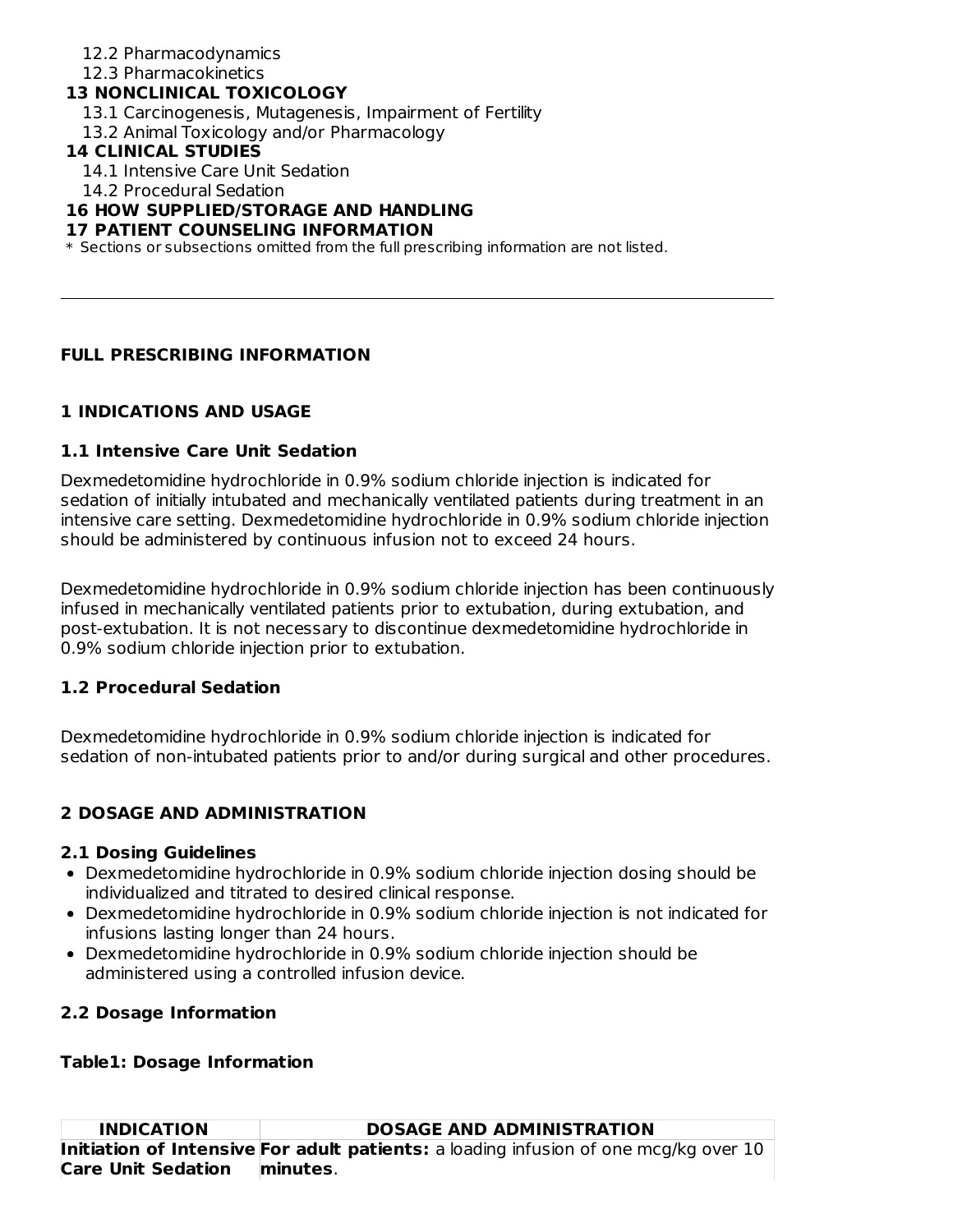|                            | For adult patients being converted from alternate<br>sedative therapy: a loading dose may not be required.            |
|----------------------------|-----------------------------------------------------------------------------------------------------------------------|
|                            | For patients over 65 years of age: a dose reduction                                                                   |
|                            | should be considered [ see Use in Specific Populations (8.5)].                                                        |
|                            | For adult patients with impaired hepatic function: a dose                                                             |
|                            | reduction should be considered [ see Use in Specific Populations                                                      |
|                            | (8.6), Clinical Pharmacology (12.3)].                                                                                 |
| <b>Maintenance of</b>      | For adult patients: a maintenance infusion of 0.2 to 0.7                                                              |
| <b>Intensive</b>           | mcg/kg/ <b>hour</b> . The rate of the maintenance infusion should be                                                  |
| <b>Care Unit Sedation</b>  | adjusted to achieve the desired level of sedation.                                                                    |
|                            | For patients over 65 years of age: a dose reduction                                                                   |
|                            | should be considered [ see Use in Specific Populations (8.5)].                                                        |
|                            | For adult patients with impaired hepatic function: a dose                                                             |
|                            | reduction should be considered [ see Use in Specific Populations                                                      |
|                            | (8.6), Clinical Pharmacology (12.3)].                                                                                 |
| Initiation of              | For adult patients: a loading infusion of one mcg/kg over 10                                                          |
| Procedural                 | minutes. For less invasive procedures such as ophthalmic                                                              |
| <b>Sedation</b>            | surgery, a loading infusion of 0.5 mcg/kg given over 10                                                               |
|                            | minutes may be suitable.                                                                                              |
|                            | For awake fiberoptic intubation in adult patients: a                                                                  |
|                            | loading infusion of one mcg/kg over 10 minutes.                                                                       |
|                            | For patients over 65 years of age: a loading infusion of 0.5                                                          |
|                            | mcg/kg over 10 minutes [ see Use in Specific Populations                                                              |
|                            | $(8.5)$ ].                                                                                                            |
|                            | For adult patients with impaired hepatic function: a dose                                                             |
|                            | reduction should be considered [ see Use in Specific Populations<br>(8.6), Clinical Pharmacology (12.3)].             |
| <b>Maintenance of</b>      | For adult patients: the maintenance infusion is generally                                                             |
| <b>Procedural Sedation</b> | initiated at                                                                                                          |
|                            | 0.6 mcg/kg/ <b>hour</b> and titrated to achieve desired clinical effect                                               |
|                            | with doses ranging from 0.2 to 1 mcg/kg/ <b>hour</b> . The rate of the                                                |
|                            | maintenance infusion should be adjusted to achieve the                                                                |
|                            | targeted level of sedation.                                                                                           |
|                            | For awake fiberoptic intubation in adult patients: a                                                                  |
|                            | maintenance infusion of 0.7 mcg/kg/ <b>hour</b> is recommended                                                        |
|                            | until the endotracheal tube is secured.                                                                               |
|                            | For patients over 65 years of age: a dose reduction<br>should be considered [ see Use in Specific Populations (8.5)]. |
|                            | For adult patients with impaired hepatic function: a dose                                                             |
|                            | reduction should be considered [ see Use in Specific Populations<br>(8.6), Clinical Pharmacology (12.3)].             |

## **2.3 Dosage Adjustment**

Due to possible pharmacodynamic interactions, a reduction in dosage of dexmedetomidine hydrochloride in 0.9% sodium chloride injection or other concomitant anesthetics, sedatives, hypnotics or opioids may be required when co-administered [ see Drug Interactions (7.1)].

Dosage reductions may need to be considered for **adult** patients with hepatic impairment and geriatric patients [ see Warnings and Precautions (5.7), Use in Specific Populations (8.6), Clinical Pharmacology (12.3)].

## **2.4 Preparation of Solution**

Strict aseptic technique must always be maintained during handling of dexmedetomidine hydrochloride in 0.9% sodium chloride injection.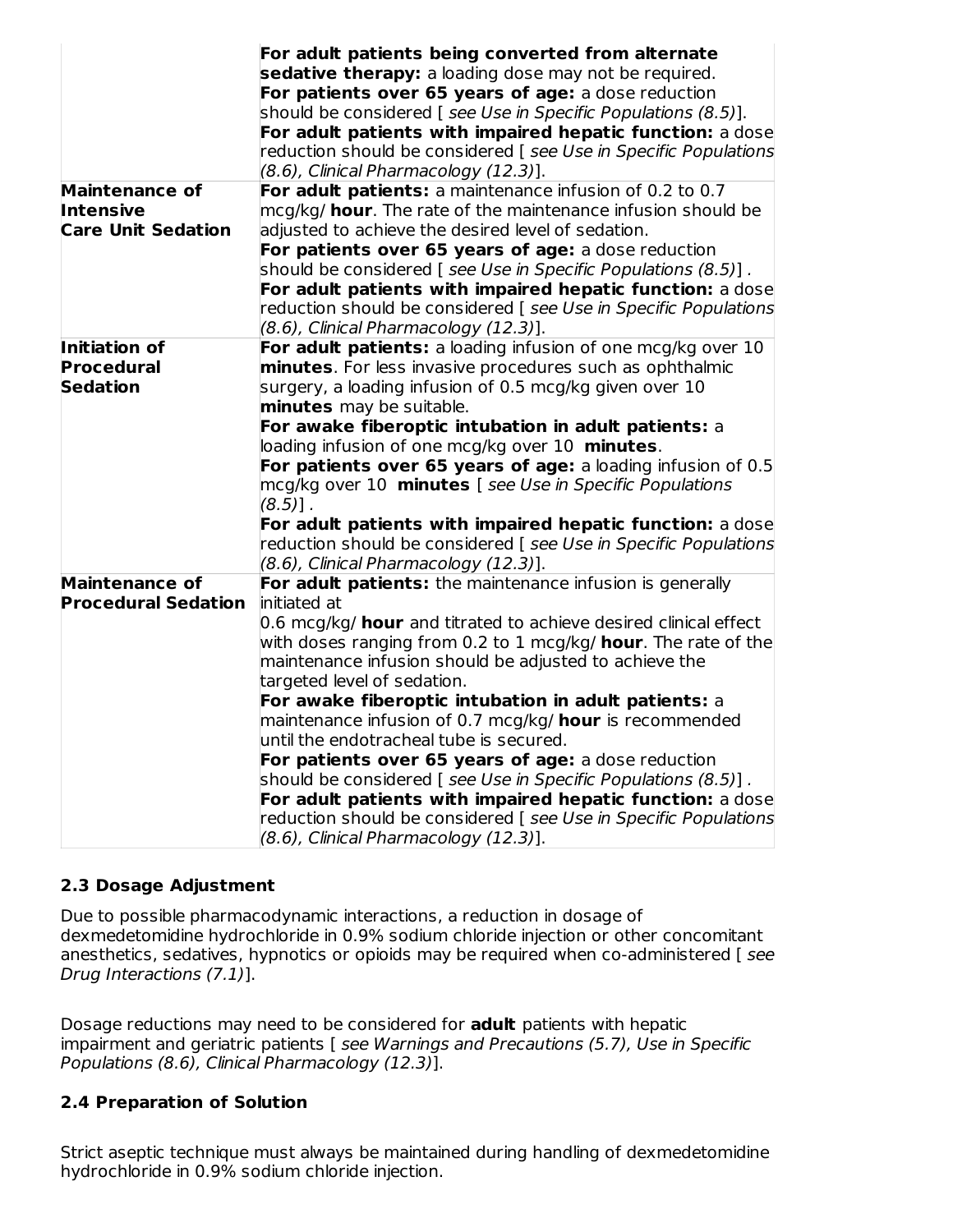Parenteral drug products should be inspected visually for particulate matter and discoloration prior to administration, whenever solution and container permit.

#### **Dexmedetomidine Hydrochloride in 0.9% Sodium Chloride Injection, 200 mcg/50 mL (4 mcg/mL) and 400 mcg/100 mL (4 mcg/mL).**

Dexmedetomidine Hydrochloride in 0.9% Sodium Chloride Injection is supplied in glass containers containing a premixed, ready to use dexmedetomidine hydrochloride solution in 0.9% sodium chloride in water. No further dilution of these preparations are necessary.

### **2.5 Administration with Other Fluids**

Dexmedetomidine hydrochloride in 0.9% sodium chloride infusion should not be coadministered through the same intravenous catheter with blood or plasma because physical compatibility has not been established.

Dexmedetomidine hydrochloride in 0.9% sodium chloride injection has been shown to be incompatible when administered with the following drugs: amphotericin B, diazepam. Dexmedetomidine hydrochloride in 0.9% sodium chloride injection has been shown to be compatible when administered with the following intravenous fluids:

- 0.9% sodium chloride in water
- 5% dextrose in water
- 20% mannitol
- Lactated Ringer's solution
- 100 mg/mL magnesium sulfate solution
- 0.3% potassium chloride solution

## **2.6 Compatibility with Natural Rubber**

Compatibility studies have demonstrated the potential for absorption of dexmedetomidine hydrochloride in 0.9% sodium chloride injection to some types of natural rubber. Although dexmedetomidine hydrochloride in 0.9% sodium chloride injection is dosed to effect, it is advisable to use administration components made with synthetic or coated natural rubber gaskets.

## **3 DOSAGE FORMS AND STRENGTHS**

Dexmedetomidine Hydrochloride in 0.9% Sodium Chloride Injection is clear and colorless and is available as follows.

Dexmedetomidine Hydrochloride in 0.9% Sodium Chloride Injection Dexmedetomidine hydrochloride in 0.9% sodium chloride injection, 200 mcg dexmedetomidine/50 mL (4 mcg/mL) in a glass vial. Ready to use. Dexmedetomidine hydrochloride in 0.9% sodium chloride injection, 400 mcg dexmedetomidine/100 mL (4 mcg/mL) in a glass vial. Ready to use.

## **4 CONTRAINDICATIONS**

None.

**5 WARNINGS AND PRECAUTIONS**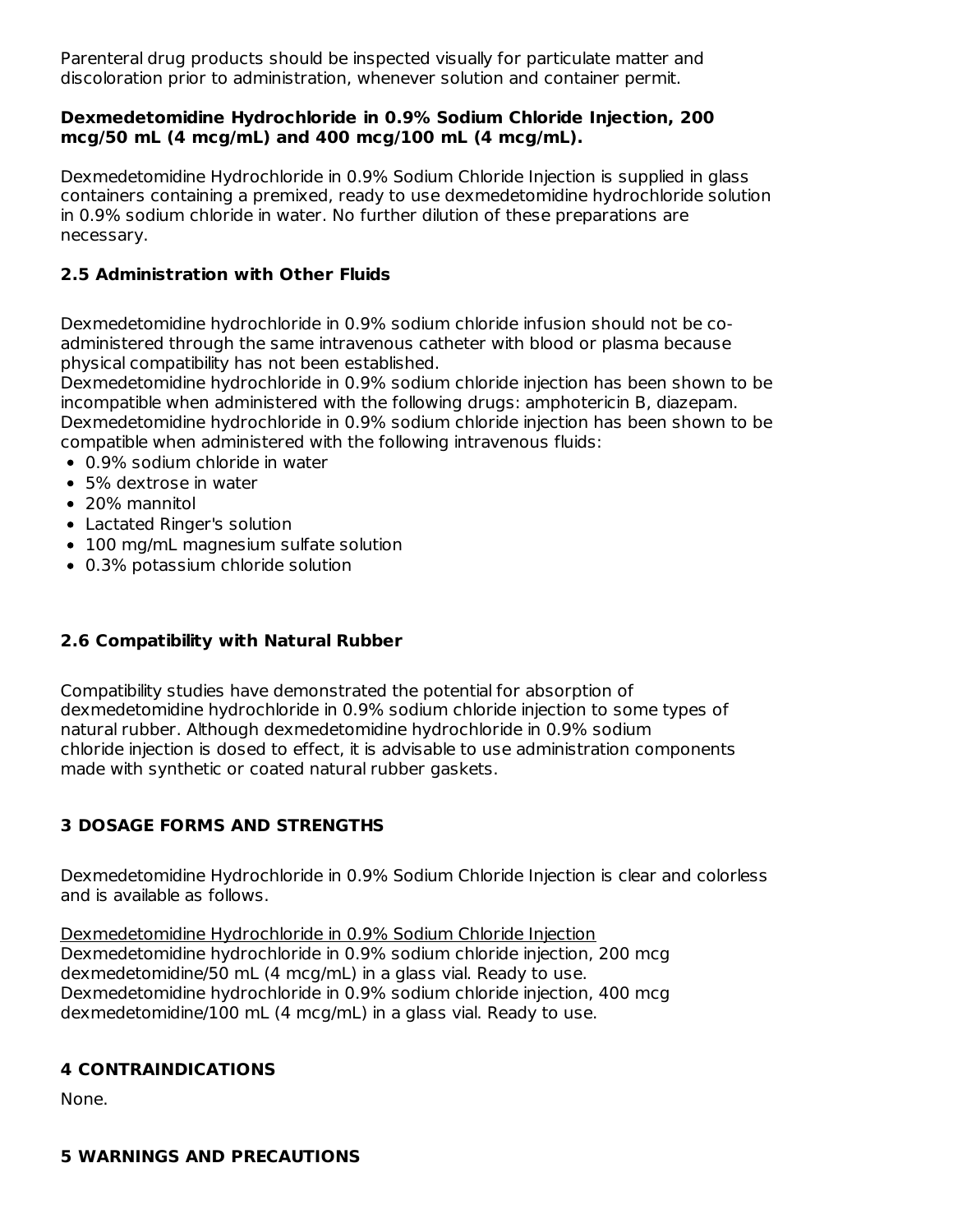## **5.1 Drug Administration**

Dexmedetomidine hydrochloride in 0.9% sodium chloride injection should be administered only by persons skilled in the management of patients in the intensive care or operating room setting. Due to the known pharmacological effects of dexmedetomidine, patients should be continuously monitored while receiving dexmedetomidine hydrochloride in 0.9% sodium chloride injection.

## **5.2 Hypotension, Bradycardia, and Sinus Arrest**

Clinically significant episodes of bradycardia and sinus arrest have been reported with dexmedetomidine administration in young, healthy adult volunteers with high vagal tone or with different routes of administration including rapid intravenous or bolus administration.

Reports of hypotension and bradycardia have been associated with dexmedetomidine infusion. Some of these cases have resulted in fatalities. If medical intervention is required, treatment may include decreasing or stopping the infusion of dexmedetomidine hydrochloride in 0.9% sodium chloride injection, increasing the rate of intravenous fluid administration, elevation of the lower extremities, and use of pressor agents. Because dexmedetomidine has the potential to augment bradycardia induced by vagal stimuli, clinicians should be prepared to intervene. The intravenous administration of anticholinergic agents (e.g., glycopyrrolate, atropine) should be considered to modify vagal tone. In clinical trials, glycopyrrolate or atropine were effective in the treatment of most episodes of dexmedetomidine-induced bradycardia. However, in some patients with significant cardiovascular dysfunction, more advanced resuscitative measures were required.

Caution should be exercised when administering dexmedetomidine hydrochloride in 0.9% sodium chloride injection to patients with advanced heart block and/or severe ventricular dysfunction. Because dexmedetomidine decreases sympathetic nervous system activity, hypotension and/or bradycardia may be expected to be more pronounced in patients with hypovolemia, diabetes mellitus, or chronic hypertension and in elderly patients.

In clinical trials where other vasodilators or negative chronotropic agents were coadministered with dexmedetomidine hydrochloride in 0.9% sodium chloride injection an additive pharmacodynamic effect was not observed. Nonetheless, caution should be used when such agents are administered concomitantly with dexmedetomidine hydrochloride in 0.9% sodium chloride injection.

# **5.3 Transient Hypertension**

Transient hypertension has been observed primarily during the loading dose in association with the initial peripheral vasoconstrictive effects of dexmedetomidine hydrochloride in 0.9% sodium chloride injection. Treatment of the transient hypertension has generally not been necessary, although reduction of the loading infusion rate may be desirable.

## **5.4 Arousability**

Some patients receiving dexmedetomidine hydrochloride in 0.9% sodium chloride injection have been observed to be arousable and alert when stimulated. This alone should not be considered as evidence of lack of efficacy in the absence of other clinical signs and symptoms.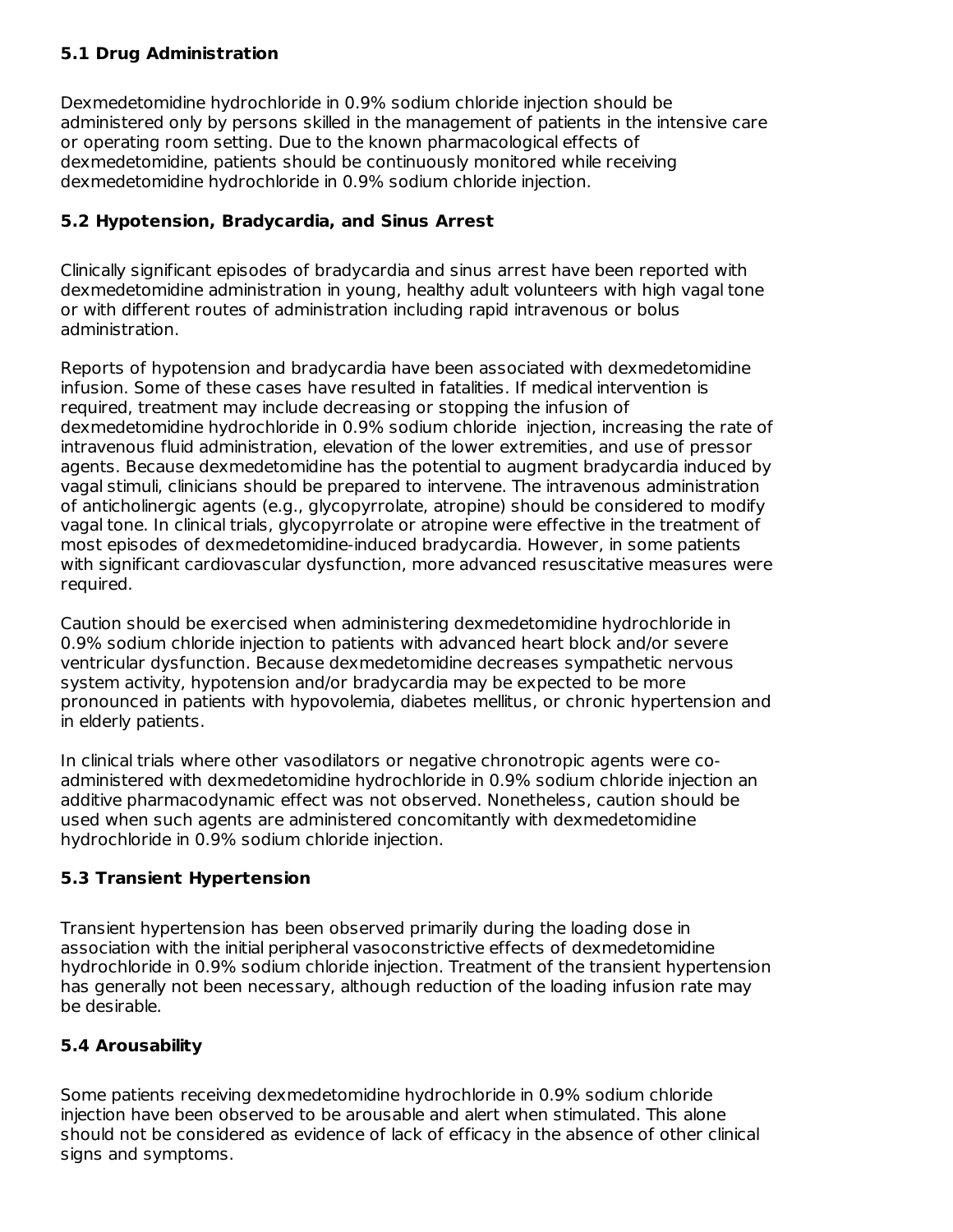#### **5.5 Withdrawal**

### **Intensive Care Unit Sedation**

With administration up to 7 days, regardless of dose, 12 (5%) dexmedetomidine hydrochloride in 0.9% sodium chloride injection adult subjects experienced at least 1 event related to withdrawal within the first 24 hours after discontinuing study drug and 7 (3%) dexmedetomidine hydrochloride in 0.9% sodium chloride injection adult subjects experienced at least 1 event 24 to 48 hours after end of study drug. The most common events were nausea, vomiting, and agitation.

In adult subjects, tachycardia and hypertension requiring intervention in the 48 hours following study drug discontinuation occurred at frequencies of <5%. If tachycardia and/or hypertension occurs after discontinuation of dexmedetomidine hydrochloride in 0.9% sodium chloride injection supportive therapy is indicated.

### **Procedural Sedation**

In adult subjects, withdrawal symptoms were not seen after discontinuation of short term infusions of dexmedetomidine hydrochloride in 0.9% sodium chloride injection (<6 hours).

### **5.6 Tolerance and Tachyphylaxis**

Use of dexmedetomidine beyond 24 hours has been associated with tolerance and tachyphylaxis and a dose-related increase in adverse reactions [see Adverse Reactions]  $(6.1)$ ].

### **5.7 Hepatic Impairment**

Since dexmedetomidine clearance decreases with severity of hepatic impairment, dose reduction should be considered in patients with impaired hepatic function [ see Dosage and Administration (2.2, 2.3) ].

## **6 ADVERSE REACTIONS**

The following clinically significant adverse reactions are described elsewhere in the labeling:

- Hypotension, bradycardia and sinus arrest [see Warnings and Precautions (5.2)]
- Transient hypertension [see Warnings and Precautions (5.3)]

## **6.1 Clinical Trials Experience**

Because clinical trials are conducted under widely varying conditions, adverse reactions rates observed in the clinical trials of a drug cannot be directly compared to rates in clinical trials of another drug and may not reflect the rates observed in practice.

Most common treatment-emergent adverse reactions, occurring in greater than 2% of patients in both Intensive Care Unit and procedural sedation studies include hypotension, bradycardia and dry mouth.

#### Intensive Care Unit Sedation

Adverse reaction information is derived from the continuous infusion trials of dexmedetomidine for sedation in the Intensive Care Unit setting in which 1,007 adult patients received dexmedetomidine hydrochloride in 0.9% sodium chloride injection. The mean total dose was 7.4 mcg/kg (range: 0.8 to 84.1), mean dose per hour was 0.5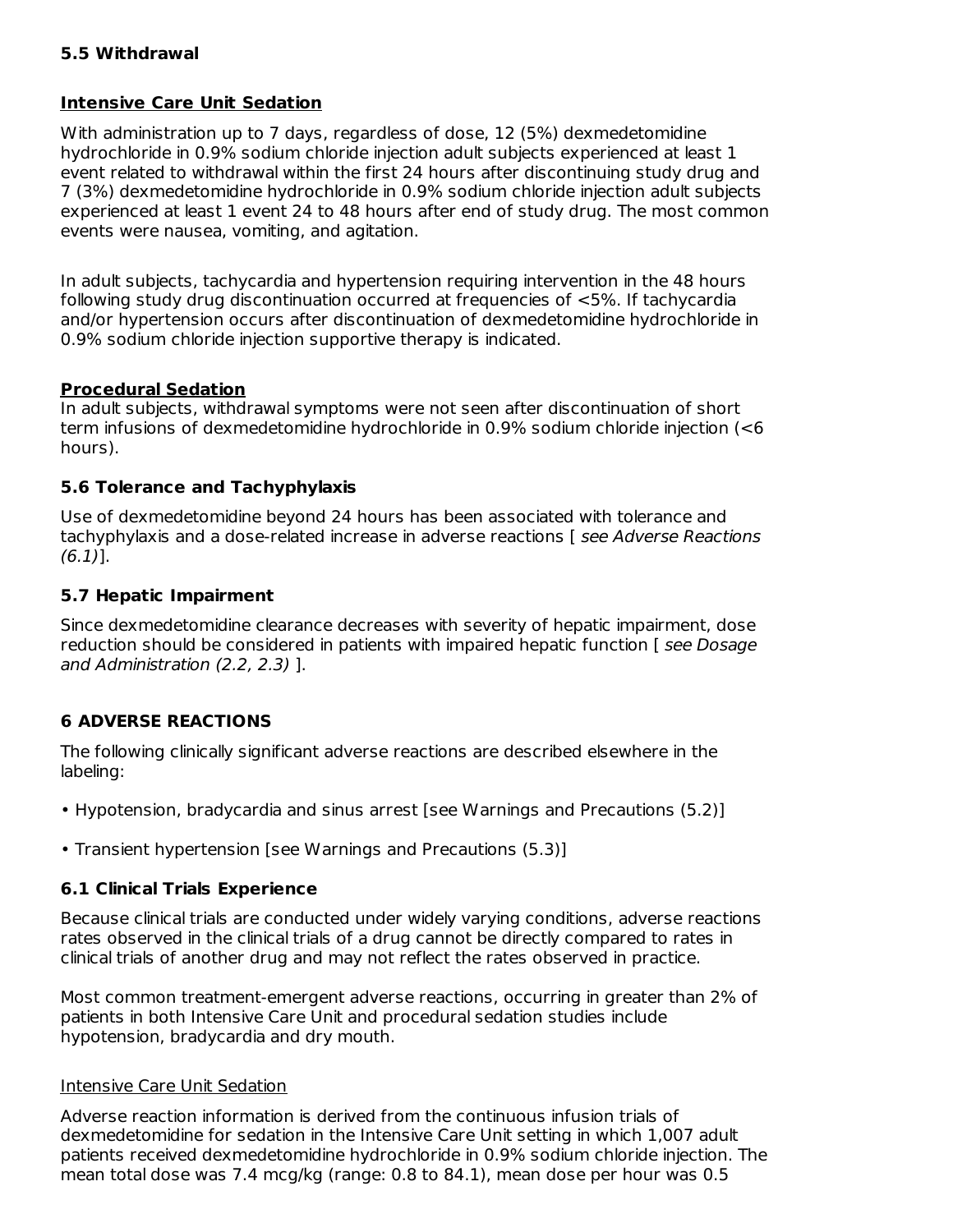mcg/kg/hr (range: 0.1 to 6.0) and the mean duration of infusion of 15.9 hours (range: 0.2 to 157.2). The population was between 17 to 88 years of age, 43%  $\geq$ 65 years of age, 77% male and 93% Caucasian. Treatment-emergent adverse reactions occurring at an incidence of >2% are provided in Table 2. The most frequent adverse reactions were hypotension; bradycardia and dry mouth [ see Warnings and Precautions (5.2)].

### **Table 2: Adverse Reactions with an Incidence >2%—Adult Intensive Care Unit Sedation Population <24 hours\***

| <b>Adverse Event</b>       | All<br>dexmedetomidine<br>hydrochloride in<br>0.9% sodium<br>chloride injection<br>$(N = 1,007)$ (%) | <b>Randomized</b><br>dexmedetomidine Placebo<br>hydrochloride in<br>0.9% sodium<br>chloride injection<br>$(N = 798)$ (%) | $(N =$<br>400)<br>(%) | Propofol<br>$(N =$<br>188)<br>(% ) |
|----------------------------|------------------------------------------------------------------------------------------------------|--------------------------------------------------------------------------------------------------------------------------|-----------------------|------------------------------------|
| Hypotension                | 25 %                                                                                                 | 24 %                                                                                                                     | 12%                   | 13%                                |
| Hypertension               | 12 %                                                                                                 | 13 %                                                                                                                     | 19%                   | 4%                                 |
| Nausea                     | 9%                                                                                                   | 9 %                                                                                                                      | 9%                    | 11 %                               |
| <b>Bradycardia</b>         | 5 %                                                                                                  | 5%                                                                                                                       | 3%                    | $\mathbf 0$                        |
| <b>Atrial Fibrillation</b> | 4 %                                                                                                  | $5\%$                                                                                                                    | 3%                    | 7%                                 |
| Pyrexia                    | 4%                                                                                                   | 4%                                                                                                                       | 4%                    | 4%                                 |
| Dry Mouth                  | 4%                                                                                                   | 3%                                                                                                                       | $1\%$                 | $1\%$                              |
| Vomiting                   | 3%                                                                                                   | 3%                                                                                                                       | 5%                    | 3%                                 |
| Hypovolemia                | 3%                                                                                                   | 3%                                                                                                                       | 2%                    | 5%                                 |
| Atelectasis                | 3 %                                                                                                  | 3%                                                                                                                       | 3%                    | 6%                                 |
| <b>Pleural Effusion</b>    | 2%                                                                                                   | 2%                                                                                                                       | 1%                    | 6%                                 |
| Agitation                  | 2%                                                                                                   | 2%                                                                                                                       | 3%                    | $1\%$                              |
| Tachycardia                | 2%                                                                                                   | 2%                                                                                                                       | 4%                    | 1%                                 |
| Anemia                     | 2%                                                                                                   | 2%                                                                                                                       | 2%                    | 2%                                 |
| Hyperthermia               | 2%                                                                                                   | 2%                                                                                                                       | 3 %                   | $\overline{0}$                     |
| <b>Chills</b>              | 2%                                                                                                   | 2%                                                                                                                       | 3 %                   | 2%                                 |
| Hyperglycemia              | 2%                                                                                                   | 2%                                                                                                                       | 2%                    | $\overline{3\%}$                   |
| Hypoxia                    | 2%                                                                                                   | 2%                                                                                                                       | 2%                    | 3%                                 |
| Post-procedural            | 2%                                                                                                   | 2%                                                                                                                       | 3%                    | 4%                                 |
| Hemorrhage                 |                                                                                                      |                                                                                                                          |                       |                                    |
| Pulmonary Edema            | 1%                                                                                                   | 1%                                                                                                                       | 1%                    | 3%                                 |
| Hypocalcemia               | $1\%$                                                                                                | 1%                                                                                                                       | $\overline{0}$        | $\overline{2\%}$                   |
| Acidosis                   | 1%                                                                                                   | 1%                                                                                                                       | 1%                    | 2%                                 |
| Urine Output Decreased     | $1\%$                                                                                                | $1\%$                                                                                                                    | $\mathbf 0$           | 2%                                 |
| Sinus Tachycardia          | $1\%$                                                                                                | $1\%$                                                                                                                    | $1\%$                 | 2%                                 |
| Ventricular Tachycardia    | <1%                                                                                                  | $1\%$                                                                                                                    | 1%                    | 5%                                 |
| Wheezing                   | $\overline{<}1\%$                                                                                    | 1%                                                                                                                       | $\mathbf 0$           | 2%                                 |
| Edema Peripheral           | $<$ 1%                                                                                               | $\mathbf 0$                                                                                                              | 1%                    | 2%                                 |

\* 26 subjects in the all dexmedetomidine hydrochloride in 0.9% sodium chloride injection group and 10 subjects in the randomized dexmedetomidine hydrochloride in 0.9% sodium chloride injection group had exposure for greater than 24 hours.

Adverse reaction information was also derived from the placebo-controlled, continuous infusion trials of dexmedetomidine hydrochloride in 0.9% sodium chloride injection for sedation in the surgical intensive care unit setting in which 387 adult patients received dexmedetomidine hydrochloride in 0.9% sodium chloride injection for less than 24 hours. The most frequently observed treatment-emergent adverse events included hypotension, hypertension, nausea, bradycardia, fever, vomiting, hypoxia, tachycardia and anemia (see Table 3).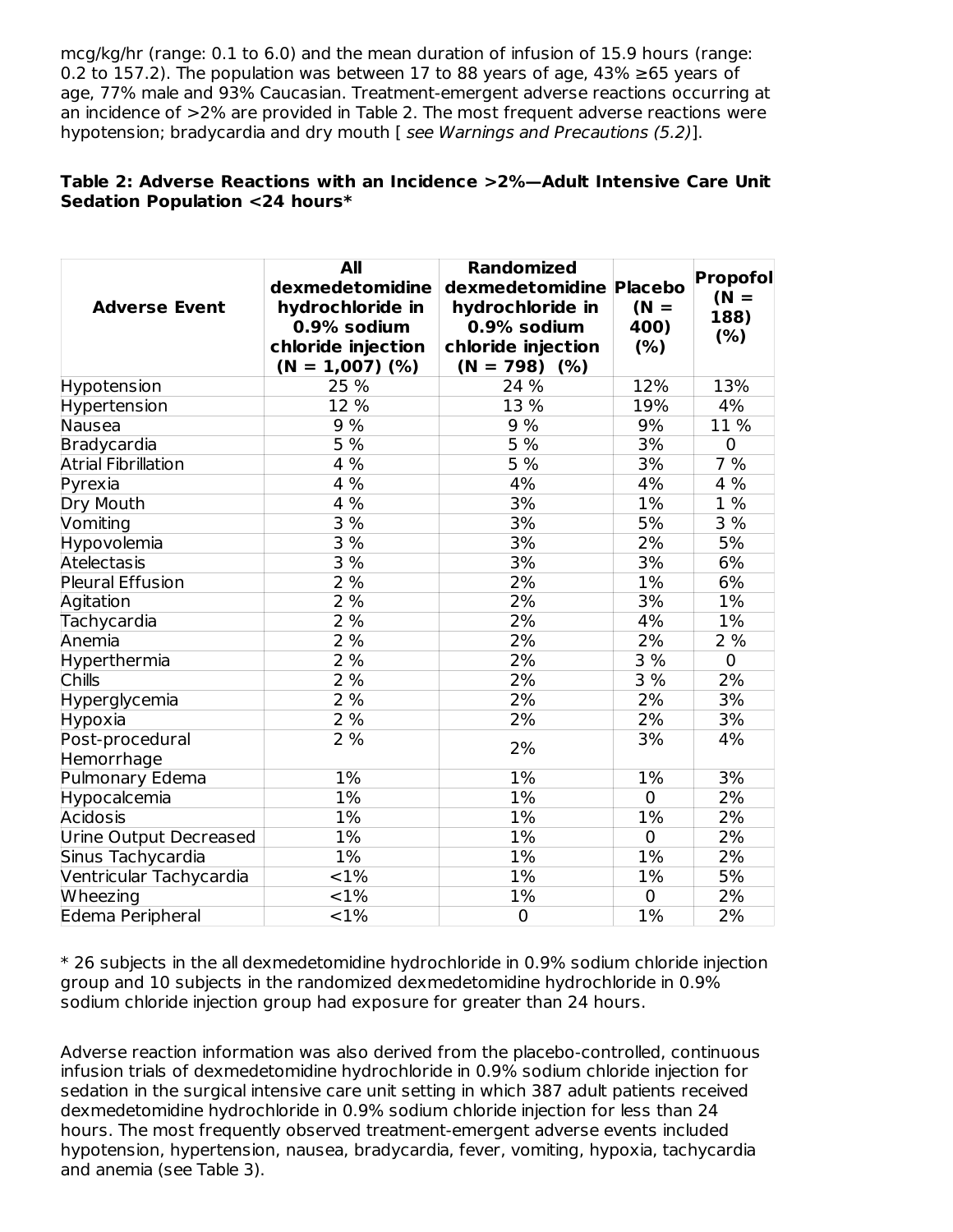#### **Table 3: Treatment-Emergent Adverse Events Occurring in >1% of All Dexmedetomidine-Treated Adult Patients in the Randomized Placebo-Controlled Continuous Infusion <24 Hours ICU Sedation Studies**

|                            | Adverse Event Randomized Dexmedetomidine (N = 387) Placebo (N = 379) |        |
|----------------------------|----------------------------------------------------------------------|--------|
| Hypotension                | 28 %                                                                 | 13%    |
| Hypertension               | 16 %                                                                 | 18%    |
| Nausea                     | 11%                                                                  | 9%     |
| Bradycardia                | 7%                                                                   | 3%     |
| Fever                      | 5%                                                                   | 4%     |
| Vomiting                   | 4%                                                                   | 6%     |
| <b>Atrial Fibrillation</b> | 4%                                                                   | 3%     |
| Hypoxia                    | 4%                                                                   | 4%     |
| Tachycardia                | 3%                                                                   | 5%     |
| Hemorrhage                 | 3%                                                                   | 4%     |
| Anemia                     | 3%                                                                   | 2%     |
| Dry Mouth                  | 3%                                                                   | 1%     |
| Rigors                     | 2%                                                                   | 3%     |
| Agitation                  | 2%                                                                   | 3%     |
| Hyperpyrexia               | 2%                                                                   | 3%     |
| Pain                       | 2%                                                                   | 2%     |
| Hyperglycemia              | 2%                                                                   | 2%     |
| Acidosis                   | 2%                                                                   | 2%     |
| Pleural Effusion           | 2%                                                                   | $1\%$  |
| Oliguria                   | 2%                                                                   | $<$ 1% |
| Thirst                     | 2%                                                                   | <1%    |

In a controlled clinical trial, dexmedetomidine hydrochloride in 0.9% sodium chloride injection was compared to midazolam for ICU sedation exceeding 24 hours duration in adult patients. Key treatment emergent adverse events occurring in dexmedetomidine or midazolam treated patients in the randomized active comparator continuous infusion long-term intensive care unit sedation study are provided in Table 4. The number (%) of subjects who had a dose-related increase in treatment-emergent adverse events by maintenance adjusted dose rate range in the dexmedetomidine hydrochloride in 0.9% sodium chloride injection group is provided in Table 5.

#### **Table 4: Key Treatment-Emergent Adverse Events Occurring in Dexmedetomidine- or Midazolam-Treated Adult Patients in the Randomized Active Comparator Continuous Infusion Long-Term Intensive Care Unit Sedation Study**

| <b>Adverse Event</b>               | Dexmedetomidine ( $N =$<br>244) | Midazolam ( $N =$<br>122) |
|------------------------------------|---------------------------------|---------------------------|
| Hypotension $1$                    | 56 %                            | 56 %                      |
| Hypotension Requiring Intervention | 28 %                            | 27 %                      |
| Bradycardia <sup>2</sup>           | 42 %                            | 19 %                      |
| Bradycardia Requiring Intervention | 5 %                             | $1\%$                     |
| Systolic Hypertension 3            | 28 %                            | 42 %                      |
| Tachycardia <sup>4</sup>           | 25 %                            | 44 %                      |
| Tachycardia Requiring Intervention | 10 %                            | 10 %                      |
| Diastolic Hypertension 3           | 12 %                            | 15 %                      |
| Hypertension <sup>3</sup>          | 11 %                            | 15 %                      |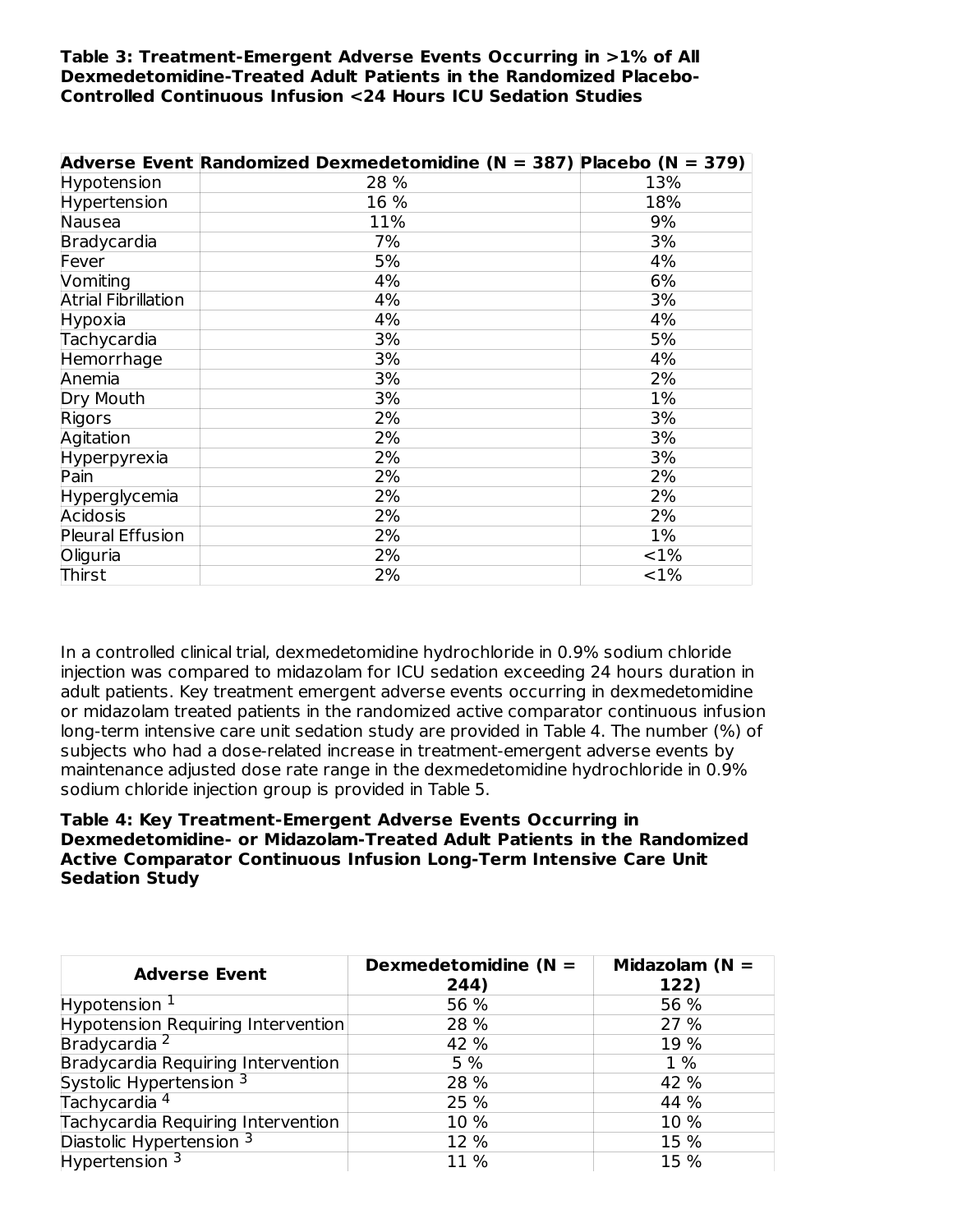| <b>Hypertension Requiring</b><br>Intervention <sup>†</sup> | 19 % | 30 %  |
|------------------------------------------------------------|------|-------|
| Hypokalemia                                                | 9%   | 13 %  |
| Pyrexia                                                    | 7%   | 2%    |
| Agitation                                                  | 7%   | 6 %   |
| Hyperglycemia                                              | 7%   | 2%    |
| Constipation                                               | 6%   | 6 %   |
| Hypoglycemia                                               | 5%   | 6 %   |
| <b>Respiratory Failure</b>                                 | 5%   | 3%    |
| <b>Renal Failure Acute</b>                                 | 2%   | 1 %   |
| <b>Acute Respiratory Distress</b>                          | 2%   | $1\%$ |
| Syndrome                                                   |      |       |
| Generalized Edema                                          | 2%   | 6 %   |
| Hypomagnesemia                                             | 1%   | 7 %   |

<sup>†</sup> Includes any type of hypertension

 $1$  Hypotension was defined in absolute terms as Systolic blood pressure of  $<$ 80 mmHg or Diastolic blood pressure of <50 mmHg or in relative terms as ≤30% lower than prestudy drug infusion value

<sup>2</sup> Bradycardia was defined in absolute terms as <40 bpm or in relative terms as  $\leq$ 30% lower than pre-study drug infusion value

 $3$  Hypertension was defined in absolute terms as Systolic blood pressure  $>180$  mmHg or Diastolic blood pressure of >100 mmHg or in relative terms as ≥30% higher than pre-study drug infusion value

 $4$  Tachycardia was defined in absolute terms as  $>$ 120 bpm or in relative terms as  $\geq$ 30% greater than pre-study drug infusion value

The following adverse events occurred between 2 and 5% for dexmedetomidine hydrochloride in 0.9% sodium chloride injection and Midazolam, respectively: renal failure acute (2.5%, 0.8%), acute respiratory distress syndrome (2.5%, 0.8%), and respiratory failure (4.5%, 3.3%).

**Table 5. Number (%) of Adult Subjects Who Had a Dose-Related Increase in Treatment Emergent Adverse Events by Maintenance Adjusted Dose Rate Range in the Dexmedetomidine hydrochloride in 0.9% sodium chloride injection Group**

| Dexmedetomidine hydrochloride in<br>0.9% sodium chloride injection mcg/kg/hr |        |                                                |      |
|------------------------------------------------------------------------------|--------|------------------------------------------------|------|
| <b>Adverse Event</b>                                                         | $= 95$ | ≤0.7* (N > 0.7 to ≤1.1*(N > 1.1*(N =<br>$= 78$ | 71)  |
| Constipation                                                                 | 6%     | 5%                                             | 14 % |
| Agitation                                                                    | 5 %    | 8 %                                            | 14 % |
| Anxiety                                                                      | 5%     | 5%                                             | 9%   |
| Edema Peripheral                                                             | 3 %    | 5%                                             | 7 %  |
| <b>Atrial Fibrillation</b>                                                   | 2 %    | 4 %                                            | 9%   |
| <b>Respiratory Failure</b>                                                   | 2 %    | 6%                                             | 10 % |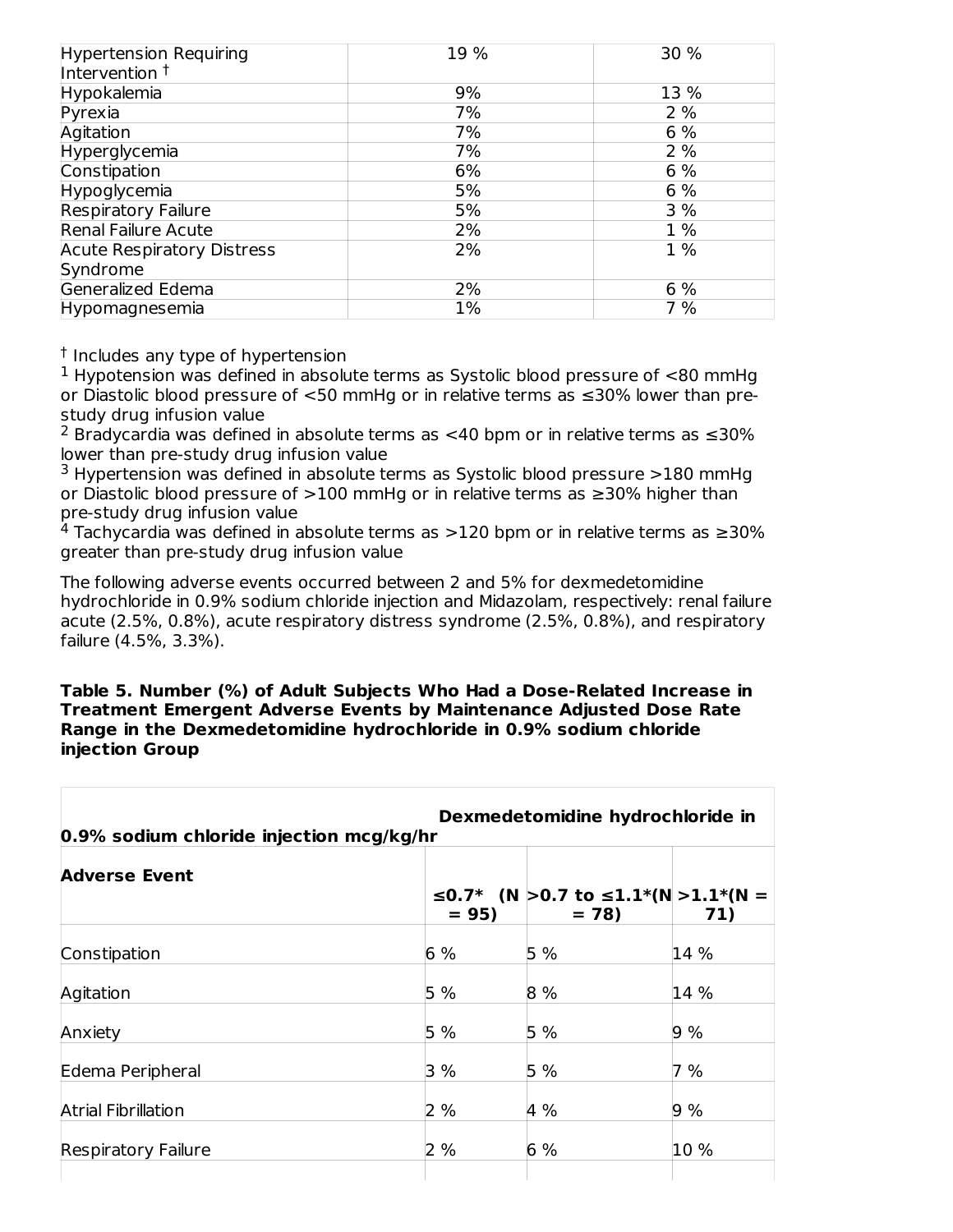\* Average maintenance dose over the entire study drug administration

### Procedural Sedation

Adverse reaction information is derived from the two trials for procedural sedation [ see Clinical Studies (14.2)] in which 318 adult patients received dexmedetomidine hydrochloride in 0.9% sodium chloride injection. The mean total dose was 1.6 mcg/kg (range: 0.5 to 6.7), mean dose per hour was 1.3 mcg/kg/hr (range: 0.3 to 6.1) and the mean duration of infusion of 1.5 hours (range: 0.1 to 6.2). The population was between 18 to 93 years of age, ASA I-IV, 30% ≥65 years of age, 52% male and 61% Caucasian.

Treatment-emergent adverse reactions occurring at an incidence of >2% are provided in Table 6. The most frequent adverse reactions were hypotension, bradycardia, and dry mouth [ see Warnings and Precautions (5.2)]. Pre-specified criteria for the vital signs to be reported as adverse reactions are footnoted below the table. The decrease in respiratory rate and hypoxia was similar between dexmedetomidine hydrochloride in 0.9% sodium chloride injection and comparator groups in both studies.

#### **Table 6: Adverse Reactions with an Incidence > 2%—Procedural Sedation Population**

| <b>Adverse Event</b>                | <b>Dexmedetomidine</b><br>hydrochloride in<br>0.9%<br>sodium chloride injection Placebo (N = 113) (%)<br>$(N = 318)$ (%) |     |
|-------------------------------------|--------------------------------------------------------------------------------------------------------------------------|-----|
| Hypotension $1$                     | 54%                                                                                                                      | 30% |
| Respiratory Depression <sup>2</sup> | 37%                                                                                                                      | 32% |
| Bradycardia <sup>3</sup>            | 14%                                                                                                                      | 4%  |
| Hypertension <sup>4</sup>           | 13%                                                                                                                      | 24% |
| Tachycardia <sup>5</sup>            | 5%                                                                                                                       | 17% |
| Nausea                              | 3%                                                                                                                       | 2%  |
| Dry Mouth                           | 3%                                                                                                                       | 1%  |
| Hypoxia 6                           | 2%                                                                                                                       | 3%  |
| <b>Bradypnea</b>                    | 2%                                                                                                                       | 4%  |

 $1$  Hypotension was defined in absolute and relative terms as Systolic blood pressure of <80 mmHg or ≤30% lower than pre-study drug infusion value, or Diastolic blood pressure of <50 mmHg

 $2$  Respiratory depression was defined in absolute and relative terms as respiratory rate (RR) <8 beats per minute or > 25% decrease from baseline 3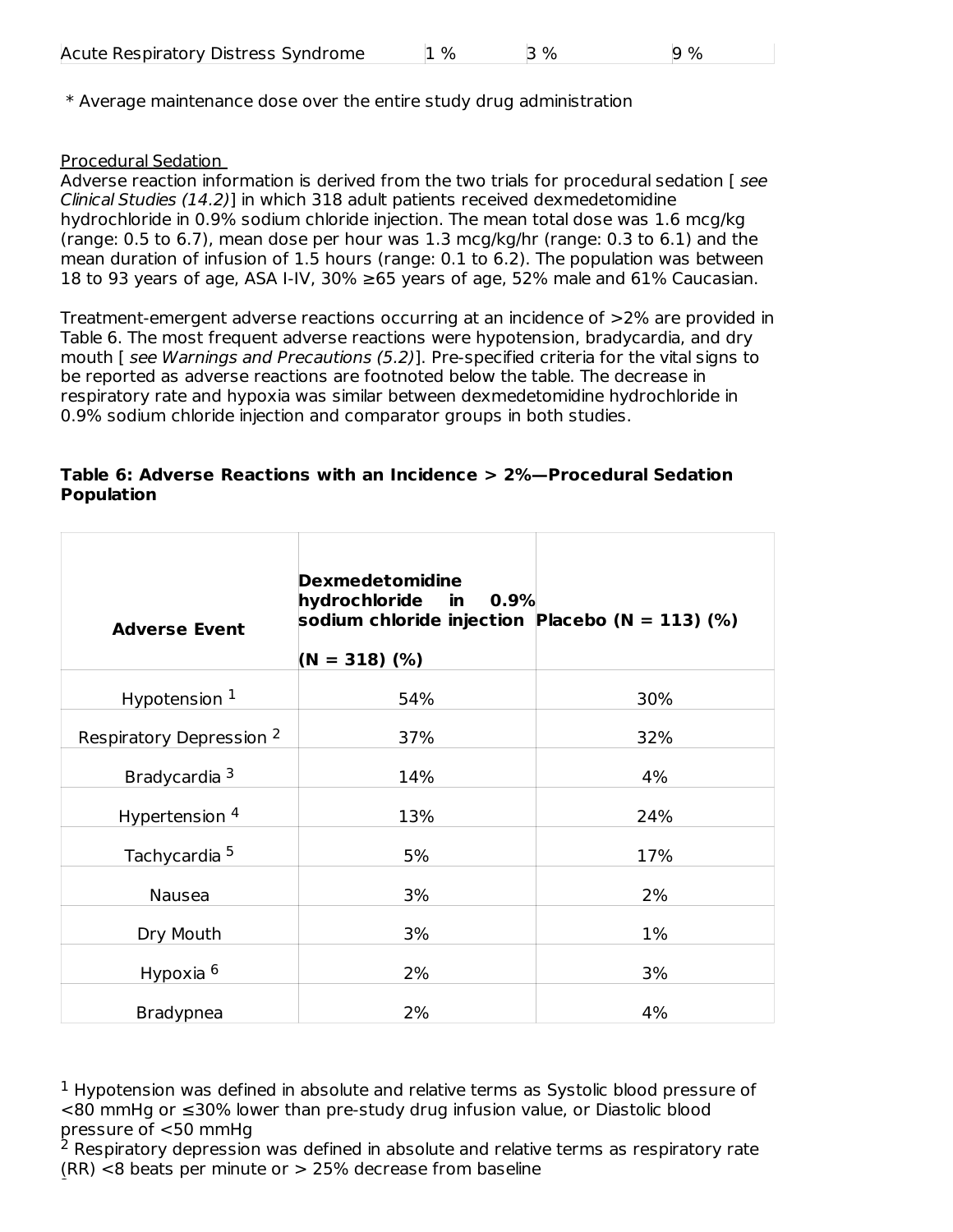$3$  Bradycardia was defined in absolute and relative terms as  $<$ 40 beats per minute or ≤30% lower than pre-study drug infusion value

 $4$  Hypertension was defined in absolute and relative terms as Systolic blood pressure >180 mmHg or ≥30% higher than pre-study drug infusion value or Diastolic blood pressure of >100 mmHg

 $5$  Tachycardia was defined in absolute and relative terms as  $>$ 120 beats per minute or ≥30% greater than pre-study drug infusion value

 $^6$  Hypoxia was defined in absolute and relative terms as SpO  $_2$  <90% or 10% decrease from baseline

## **6.2 Postmarketing Experience**

The following adverse reactions have been identified during post-approval use of dexmedetomidine hydrochloride in 0.9% sodium chloride injection. Because these reactions are reported voluntarily from a population of uncertain size, it is not always possible to reliably estimate their frequency or establish a causal relationship to drug exposure.

Hypotension and bradycardia were the most common adverse reactions associated with the use of dexmedetomidine hydrochloride in 0.9% sodium chloride injection during post-approval use of the drug.

#### **Table 7: Adverse Reactions Experienced During Post-Approval Use of dexmedetomidine hydrochloride in 0.9% sodium chloride injection**

| <b>System Organ Class</b>                          | <b>Preferred Term</b>                                                                                                                                                                                                                                                        |
|----------------------------------------------------|------------------------------------------------------------------------------------------------------------------------------------------------------------------------------------------------------------------------------------------------------------------------------|
| Blood and Lymphatic System Disorders               | Anemia                                                                                                                                                                                                                                                                       |
| Cardiac Disorders                                  | Arrhythmia,<br>atrial fibrillation, atrioventricular<br>block,<br>bradycardia,<br>disorder,<br>cardiac<br>arrest,<br>cardiac<br>extrasystoles, myocardial infarction, supraventricular<br>tachycardia,<br>arrhythmia,<br>tachycardia, ventricular<br>ventricular tachycardia |
| Eye Disorders                                      | Photopsia, visual impairment                                                                                                                                                                                                                                                 |
| Gastrointestinal Disorders                         | Abdominal pain, diarrhea, nausea, vomiting                                                                                                                                                                                                                                   |
| General Disorders and Administration<br>Conditions | SiteChills, hyperpyrexia, pain, pyrexia, thirst                                                                                                                                                                                                                              |
| Hepatobiliary Disorders                            | Hepatic function abnormal, hyperbilirubinemia                                                                                                                                                                                                                                |
| Investigations                                     | aminotransferase<br>Alanine<br>increased,<br>aspartate<br>aminotransferase increased, blood alkaline phosphatase<br>increased, blood urea increased, electrocardiogram T<br>wave inversion, gammaglutamyltransferase increased,<br>electrocardiogram QT prolonged            |
| Metabolism and Nutrition Disorders                 | Acidosis, hyperkalemia, hypoglycemia, hypovolemia,<br>hypernatremia                                                                                                                                                                                                          |
| Nervous System Disorders                           | Convulsion, dizziness, headache, neuralgia, neuritis,                                                                                                                                                                                                                        |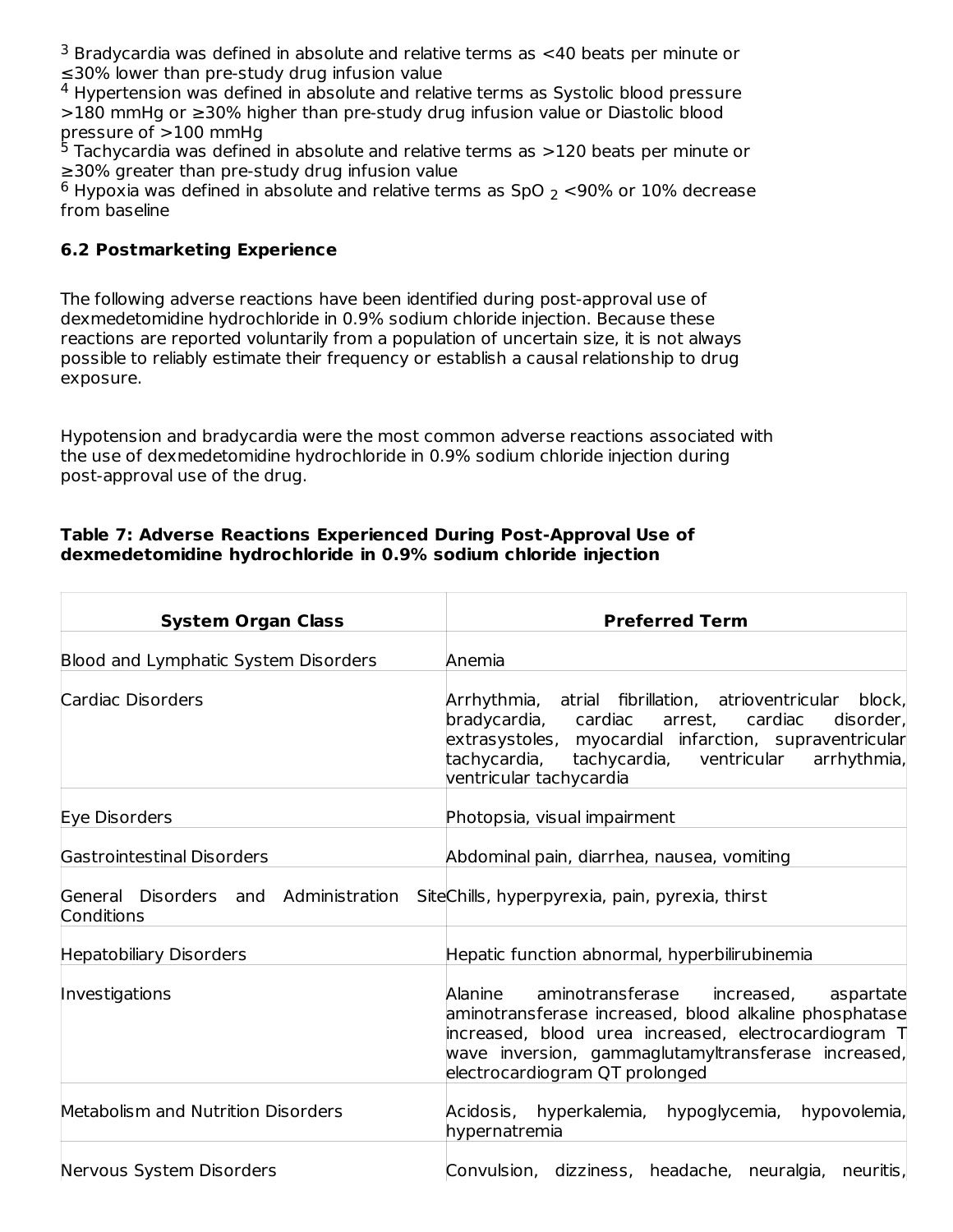|                                                                      | speech disorder                                                                                              |
|----------------------------------------------------------------------|--------------------------------------------------------------------------------------------------------------|
| Psychiatric Disorders                                                | Agitation, confusional state, delirium, hallucination,<br>illusion                                           |
| Renal and Urinary Disorders                                          | Oliguria, polyuria                                                                                           |
| Respiratory, Thoracic and Mediastinal Disorders Apnea, bronchospasm, | hypercapnia,<br>dyspnea,<br>congestion,<br>hypoventilation,<br>hypoxia,<br>pulmonary<br>respiratory acidosis |
| <b>Skin and Subcutaneous Tissue Disorders</b>                        | Hyperhidrosis, pruritus, rash, utricaria                                                                     |
| Surgical and Medical Procedures                                      | Light anesthesia                                                                                             |
| <b>Vascular Disorders</b>                                            | Blood pressure fluctuation, hemorrhage, hypertension,<br>hypotension                                         |

# **7 DRUG INTERACTIONS**

## **7.1 Anesthetics, Sedatives, Hypnotics, Opioids**

Co-administration of dexmedetomidine hydrochloride in 0.9% sodium chloride injection with anesthetics, sedatives, hypnotics, and opioids is likely to lead to an enhancement of effects. Specific studies have confirmed these effects with sevoflurane, isoflurane, propofol, alfentanil, and midazolam. No pharmacokinetic interactions between dexmedetomidine and isoflurane, propofol, alfentanil and midazolam have been demonstrated. However, due to possible pharmacodynamic interactions, when coadministered with dexmedetomidine, a reduction in dosage of dexmedetomidine hydrochloride in 0.9% sodium chloride injection or the concomitant anesthetic, sedative, hypnotic or opioid may be required.

## **7.2 Neuromuscular Blockers**

In one study of 10 healthy adult volunteers, administration of dexmedetomidine hydrochloride in 0.9% sodium chloride injection for 45 minutes at a plasma concentration of one ng/mL resulted in no clinically meaningful increases in the magnitude of neuromuscular blockade associated with rocuronium administration.

## **8 USE IN SPECIFIC POPULATIONS**

#### **8.1 Pregnancy**

#### **Pregnancy Category C**

There are no adequate and well-controlled studies of dexmedetomidine hydrochloride in 0.9% sodium chloride injection use in pregnant women. In an *in vitro* human placenta study, placental transfer of dexmedetomidine occurred. In a study in the pregnant rat, placental transfer of dexmedetomidine was observed when radiolabeled dexmedetomidine was administered subcutaneously. Thus, fetal exposure should be expected in humans, and dexmedetomidine hydrochloride in 0.9% sodium chloride injection should be used during pregnancy only if the potential benefits justify the potential risk to the fetus.

Teratogenic effects were not observed in rats following subcutaneous administration of dexmedetomidine during the period of fetal organogenesis (from gestation day 5 to 16) with doses up to 200 mcg/kg (representing a dose approximately equal to the maximum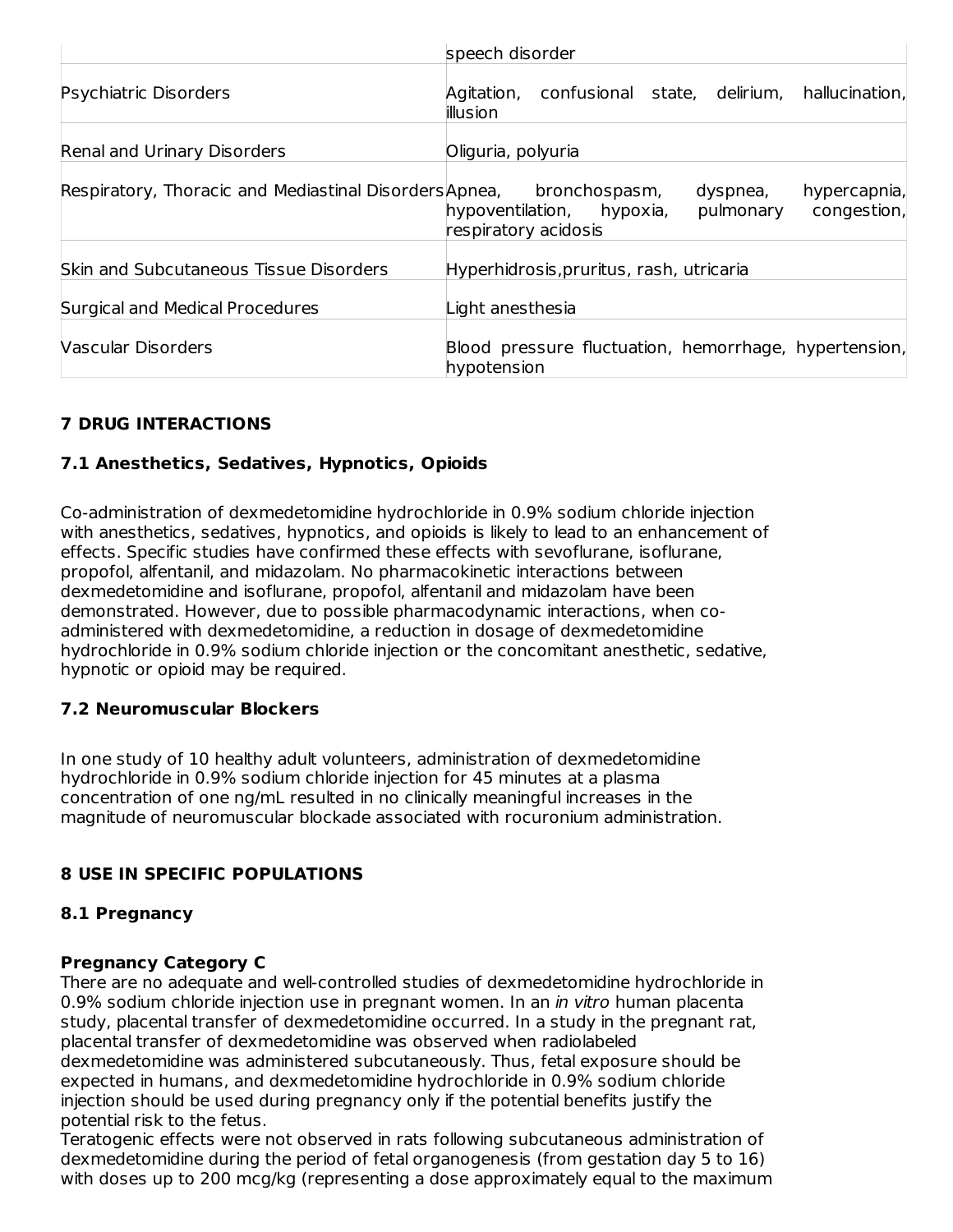with doses up to 200 mcg/kg (representing a dose approximately equal to the maximum recommended human intravenous dose based on body surface area) or in rabbits following intravenous administration of dexmedetomidine during the period of fetal organogenesis (from gestation day 6 to 18) with doses up to 96 mcg/kg (representing approximately half the human exposure at the maximum recommended dose based on plasma area under the time-curve comparison). However, fetal toxicity, as evidenced by increased post-implantation losses and reduced live pups, was observed in rats at a subcutaneous dose of 200 mcg/kg. The no-effect dose in rats was 20 mcg/kg (representing a dose less than the maximum recommended human intravenous dose based on a body surface area comparison). In another reproductive toxicity study when dexmedetomidine was administered subcutaneously to pregnant rats at 8 and 32 mcg/kg (representing a dose less than the maximum recommended human intravenous dose based on a body surface area comparison) from gestation day 16 through weaning, lower offspring weights were observed. Additionally, when offspring of the 32 mcg/kg group were allowed to mate, elevated fetal and embryocidal toxicity and delayed motor development was observed in second generation offspring.

## **8.2 Labor and Delivery**

The safety of dexmedetomidine hydrochloride in 0.9% sodium chloride injection during labor and delivery has not been studied.

## **8.3 Nursing Mothers**

It is not known whether dexmedetomidine is excreted in human milk. Radio-labeled dexmedetomidine administered subcutaneously to lactating female rats was excreted in milk. Because many drugs are excreted in human milk, caution should be exercised when dexmedetomidine hydrochloride in 0.9% sodium chloride injection is administered to a nursing woman.

### **8.4 Pediatric Use**

Safety and efficacy have not been established for Procedural or ICU Sedation in pediatric patients. One assessor-blinded trial in pediatric patients and two open label studies in neonates were conducted to assess efficacy for ICU sedation. These studies did not meet their primary efficacy endpoints and the safety data submitted were insufficient to fully characterize the safety profile of dexmedetomidine hydrochloride in 0.9% sodium chloride injection for this patient population. The use of dexmedetomidine hydrochloride in 0.9% sodium chloride injection for procedural sedation in pediatric patients has not been evaluated.

#### **8.5 Geriatric Use**

#### Intensive Care Unit Sedation

A total of 729 patients in the clinical studies were 65 years of age and over. A total of 200 patients were 75 years of age and over. In patients greater than 65 years of age, a higher incidence of bradycardia and hypotension was observed following administration of dexmedetomidine hydrochloride in 0.9% sodium chloride injection [ see Warnings and Precautions (5.2)]. Therefore, a dose reduction may be considered in patients over 65 years of age [ see Dosage and Administration (2.2,2.3) and Clinical Pharmacology  $(12.3)$ ].

#### Procedural Sedation

A total of 131 patients in the clinical studies were 65 years of age and over. A total of 47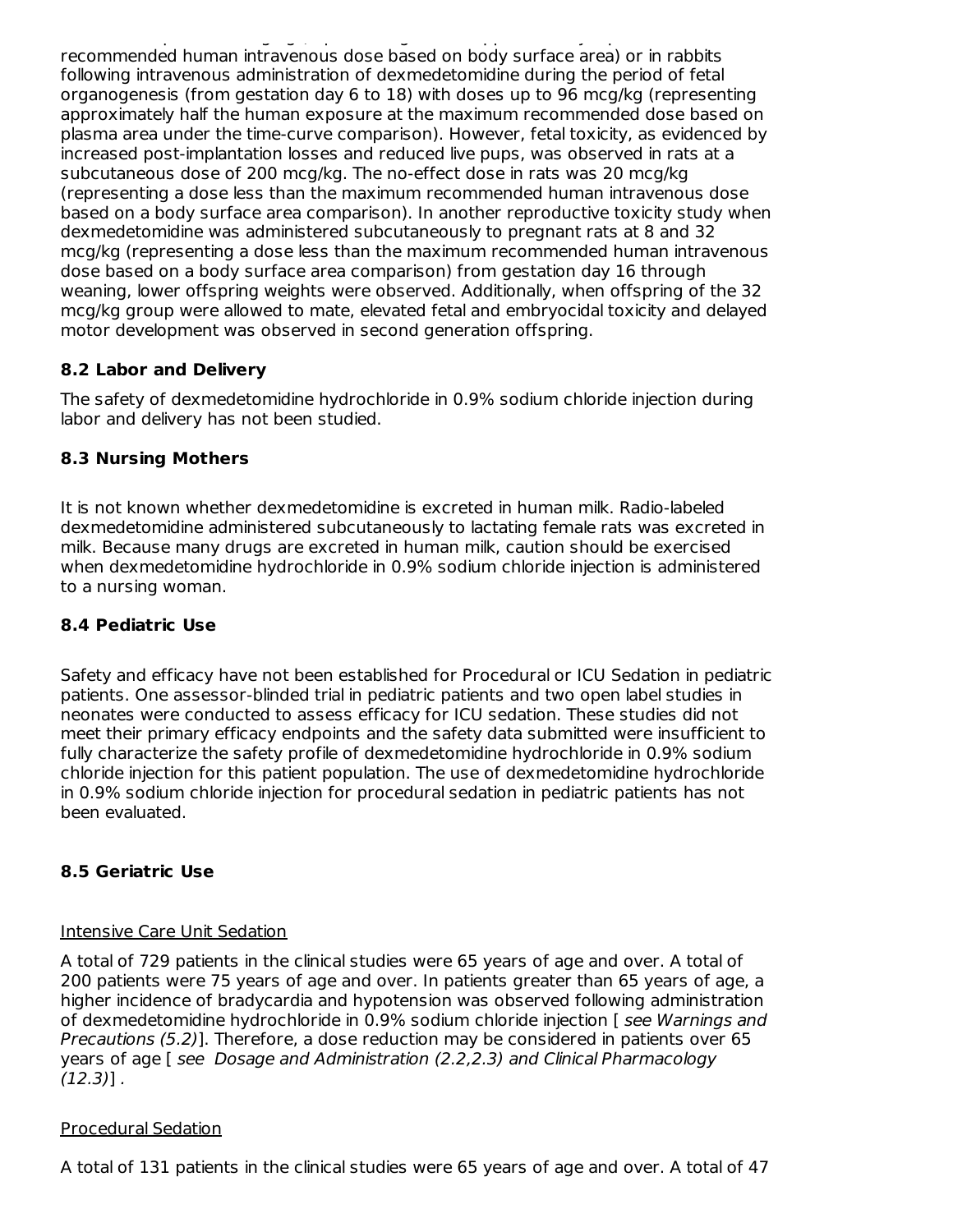patients were 75 years of age and over. Hypotension occurred in a higher incidence in dexmedetomidine-treated patients 65 years or older (72%) and 75 years or older (74%) as compared to patients <65 years (47%). A reduced loading dose of 0.5 mcg/kg given over 10 minutes is recommended and a reduction in the maintenance infusion should be considered for patients greater than 65 years of age.

## **8.6 Hepatic Impairment**

Since dexmedetomidine clearance decreases with increasing severity of hepatic impairment, dose reduction should be considered in patients with impaired hepatic function [see Dosage and Administration (2.2, 2.3) and Clinical Pharmacology (12.3)].

# **9 DRUG ABUSE AND DEPENDENCE**

## **9.1 Controlled Substance**

Dexmedetomidine hydrochloride is not a controlled substance.

# **9.3 Dependence**

The dependence potential of dexmedetomidine hydrochloride in 0.9% sodium chloride injection has not been studied in humans. However, since studies in rodents and primates have demonstrated that dexmedetomidine exhibits pharmacologic actions similar to those of clonidine, it is possible that dexmedetomidine hydrochloride in 0.9% sodium chloride injection may produce a clonidine-like withdrawal syndrome upon abrupt discontinuation [ see Warnings and Precautions (5.5)].

# **10 OVERDOSAGE**

The tolerability of dexmedetomidine hydrochloride in 0.9% sodium chloride injection was studied in one study in which healthy adult subjects were administered doses at and above the recommended dose of 0.2 to 0.7 mcg/kg/hr. The maximum blood concentration achieved in this study was approximately 13 times the upper boundary of the therapeutic range. The most notable effects observed in two subjects who achieved the highest doses were first degree atrioventricular block and second degree heart block. No hemodynamic compromise was noted with the atrioventricular block and the heart block resolved spontaneously within one minute.

Five adult patients received an overdose of dexmedetomidine hydrochloride in 0.9% sodium chloride injection in the intensive care unit sedation studies. Two of these patients had no symptoms reported; one patient received a 2 mcg/kg loading dose over 10 minutes (twice the recommended loading dose) and one patient received a maintenance infusion of 0.8 mcg/kg/hr. Two other patients who received a 2 mcg/kg loading dose over 10 minutes, experienced bradycardia and/or hypote nsion. One patient who received a loading bolus dose of undiluted dexmedetomidine (19.4 mcg/kg), had cardiac arrest from which he was successfully resuscitated.

# **11 DESCRIPTION**

Dexmedetomidine hydrochloride in 0.9% sodium chloride injection is a sterile, nonpyrogenic ready to use solution suitable for intravenous infusion. Dexmedetomidine hydrochloride, USP is the S-enantiomer of medetomidine and is chemically described as (+)-4-(S)-[1-(2,3-dimethylphenyl)ethyl]-1H-imidazole monohydrochloride. Dexmedetomidine hydrochloride, USP has a molecular weight of 236.7 and the empirical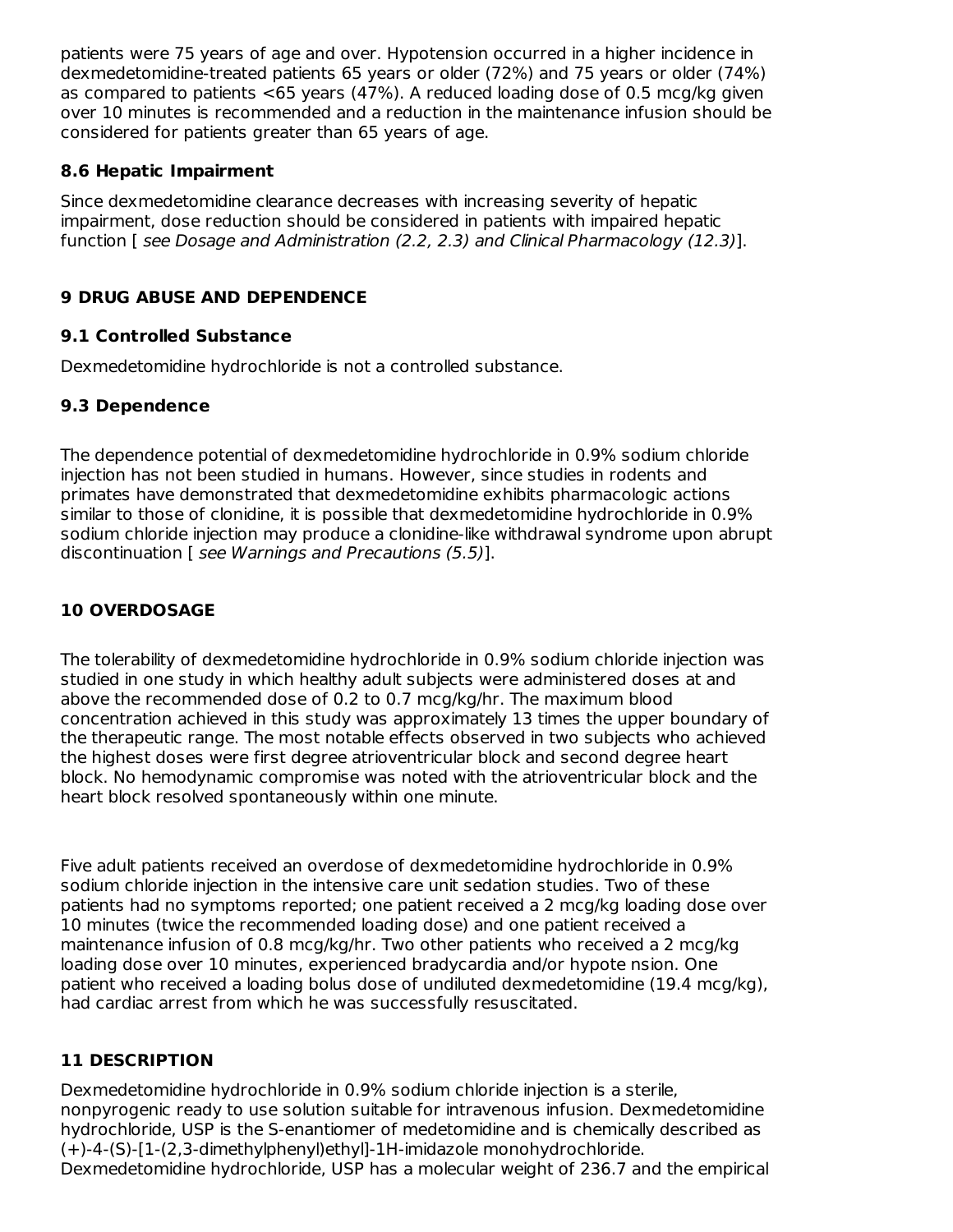formula is C  $_{13}$ H  $_{16}$ N  $_{2}$ •HCl and the structural formula is:



Dexmedetomidine hydrochloride, USP is a white or almost white powder that is freely soluble in water and has a pKa of 7.1. Its partition coefficient in-octanol: water at pH 7.4 is 2.89.

Dexmedetomidine hydrochloride in 0.9% sodium chloride injection is supplied as a clear, colorless, isotonic solution with a pH of 4.5 to 8.0. Each mL contains 4.72 mcg of dexmedetomidine hydrochloride, USP equivalent to 4 mcg (0.004 mg) of dexmedetomidine and 9 mg sodium chloride in water and is ready to be used. The solution is preservative-free and contains no additives or chemical stabilizers.

# **12 CLINICAL PHARMACOLOGY**

## **12.1 Mechanism of Action**

Dexmedetomidine hydrochloride in 0.9% sodium chloride injection is a relatively selective alpha  $_2$ -adrenergic agonist with sedative properties. Alpha  $_2$ selectivity is observed in animals following slow intravenous infusion of low and medium doses (10-300 mcg/kg). Both alpha  $_1$ and alpha  $_2$ activity is observed following slow intravenous infusion of high doses ( $\geq$ 1,000 mcg/kg) or with rapid intravenous administration.

## **12.2 Pharmacodynamics**

In a study in healthy volunteers  $(N = 10)$ , respiratory rate and oxygen saturation remained within normal limits and there was no evidence of respiratory depression when dexmedetomidine hydrochloride in 0.9% sodium chloride injection was administered by intravenous infusion at doses within the recommended dose range (0.2–0.7 mcg/kg/hr).

## **12.3 Pharmacokinetics**

Following intravenous administration, dexmedetomidine exhibits the following pharmacokinetic parameters: a rapid distribution phase with a distribution half-life (t  $_{1/2}$ ) of approximately 6 minutes; a terminal elimination half-life (t  $_{\rm 1/2}$ ) of approximately 2 hours; and steady-state volume of distribution (Vss) of approximately 118 liters. Clearance is estimated to be approximately 39 L/h. The mean body weight associated with this clearance estimate was 72 kg.

Dexmedetomidine exhibits linear pharmacokinetics in the dosage range of 0.2 to 0.7 mcg/kg/hr when administered by intravenous infusion for up to 24 hours. Table 8 shows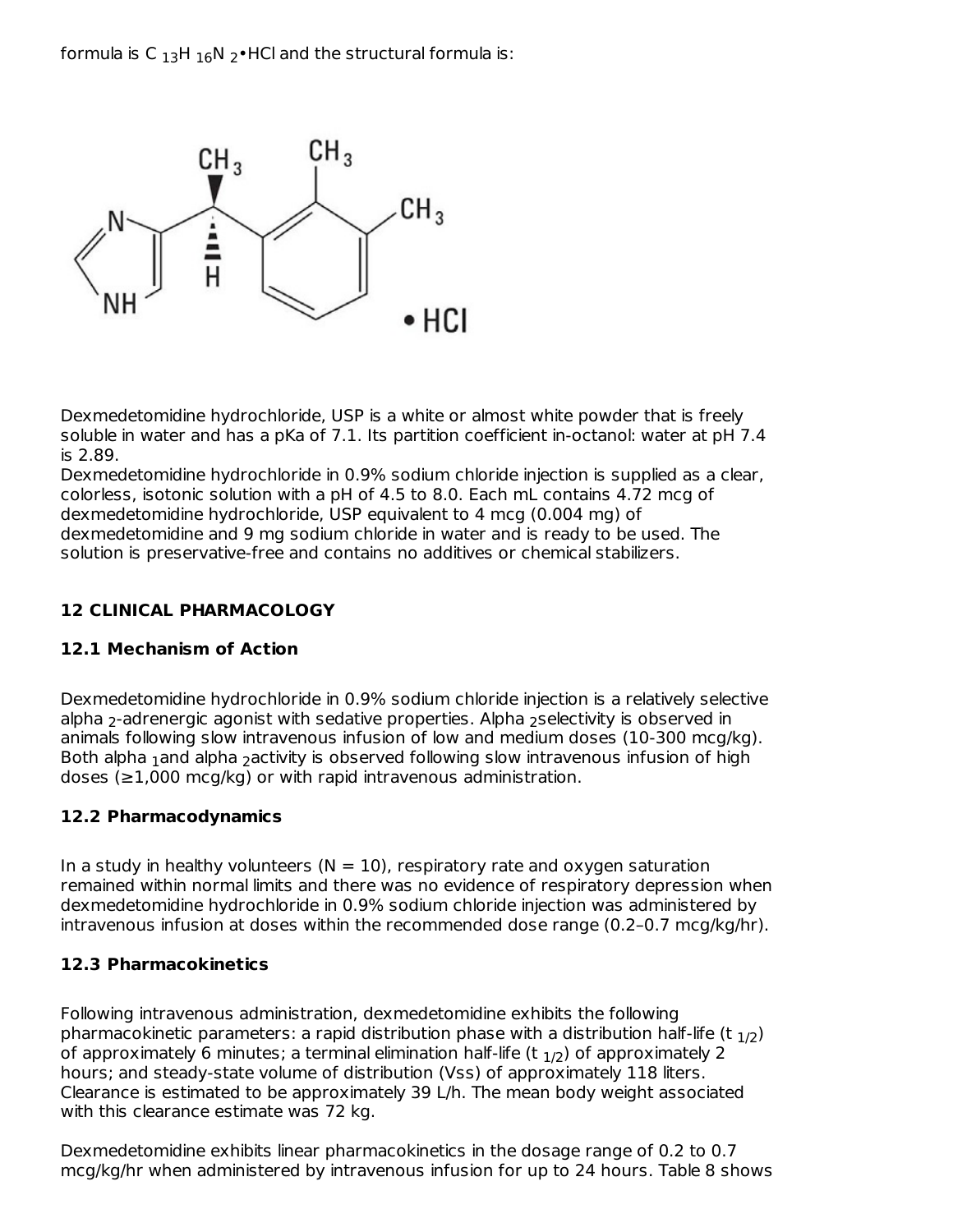the main pharmacokinetic parameters when dexmedetomidine hydrochloride in 0.9% sodium chloride injection was infused (after appropriate loading doses) at maintenance infusion rates of 0.17 mcg/kg/hr (target plasma concentration of 0.3 ng/mL) for 12 and 24 hours, 0.33 mcg/kg/hr (target plasma concentration of 0.6 ng/mL) for 24 hours, and 0.70 mcg/kg/hr (target plasma concentration of 1.25 ng/mL) for 24 hours.

## **Table 8: Mean ± SD Pharmacokinetic Parameters**

|                                    |                 | Loading Infusion (min)/Total Infusion Duration (hrs)         |                 |                 |
|------------------------------------|-----------------|--------------------------------------------------------------|-----------------|-----------------|
|                                    | 10 min/12 hrs   | 10 min/24 hrs                                                | 10 min/24 hrs   | 35 min/24 hrs   |
| <b>Parameter</b>                   | (mcg/kg/hr)     | Dexmedetomidine Target Plasma Concentration (ng/mL) and Dose |                 |                 |
|                                    | 0.3/0.17        | 0.3/0.17                                                     | 0.6/0.33        | 1.25/0.70       |
| t $1/2^*$ , hour                   | $1.78 \pm 0.30$ | $2.22 \pm 0.59$                                              | $2.23 \pm 0.21$ | $2.50 \pm 0.61$ |
| CL, liter/hour                     | $46.3 \pm 8.3$  | $43.1 \pm 6.5$                                               | $35.3 \pm 6.8$  | $36.5 \pm 7.5$  |
| $V$ <sub>ss</sub> , liter          | $88.7 \pm 22.9$ | $102.4 \pm 20.3$                                             | $93.6 \pm 17.0$ | $99.6 \pm 17.8$ |
| Avg C $_{ss}$ <sup>#</sup> , ng/mL | $0.27 \pm 0.05$ | $0.27 \pm 0.05$                                              | $0.67 \pm 0.10$ | $1.37 \pm 0.20$ |

Abbreviations: t  $_{1/2}$  = half life, CL = clearance, V  $_{ss}$  = steady-state volume of distribution \* Presented as harmonic mean and pseudo standard deviation.

# Mean Css = Average steady-state concentration of dexmedetomidine. The mean Css was calculated based on post-dose sampling from 2.5 to 9 hours samples for 12 hour infusion and post-dose sampling from 2.5 to 18 hours for 24 hour infusions. The loading doses for each of the above indicated groups were 0.5, 0.5, 1 and 2.2 mcg/kg, respectively.

Dexmedetomidine pharmacokinetic parameters after dexmedetomidine hydrochloride in 0.9% sodium chloride injection maintenance doses of 0.2 to 1.4 mcg/kg/hr for >24 hours were similar to the pharmacokinetic (PK) parameters after dexmedetomidine hydrochloride in 0.9% sodium chloride injection maintenance dosing for < 24 hours in other studies. The values for clearance (CL), volume of distribution (V), and t  $_{1/2}$  were 39.4 L/hr, 152 L, and 2.67 hours, respectively.

## Distribution

The steady-state volume of distribution (V  $_{\sf ss}$ ) of dexmedetomidine was approximately 118 liters. Dexmedetomidine protein binding was assessed in the plasma of normal healthy male and female subjects. The average protein binding was 94% and was constant across the different plasma concentrations tested. Protein binding was similar in males and females. The fraction of dexmedetomidine that was bound to plasma proteins was significantly decreased in subjects with hepatic impairment compared to healthy subjects.

The potential for protein binding displacement of dexmedetomidine by fentanyl, ketorolac, theophylline, digoxin and lidocaine was explored in vitro, and negligible changes in the plasma protein binding of dexmedetomidine were observed. The potential for protein binding displacement of phenytoin, warfarin, ibuprofen, propranolol, theophylline and digoxin by dexmedetomidine was explored in vitro and none of these compounds appeared to be significantly displaced by dexmedetomidine hydrochloride in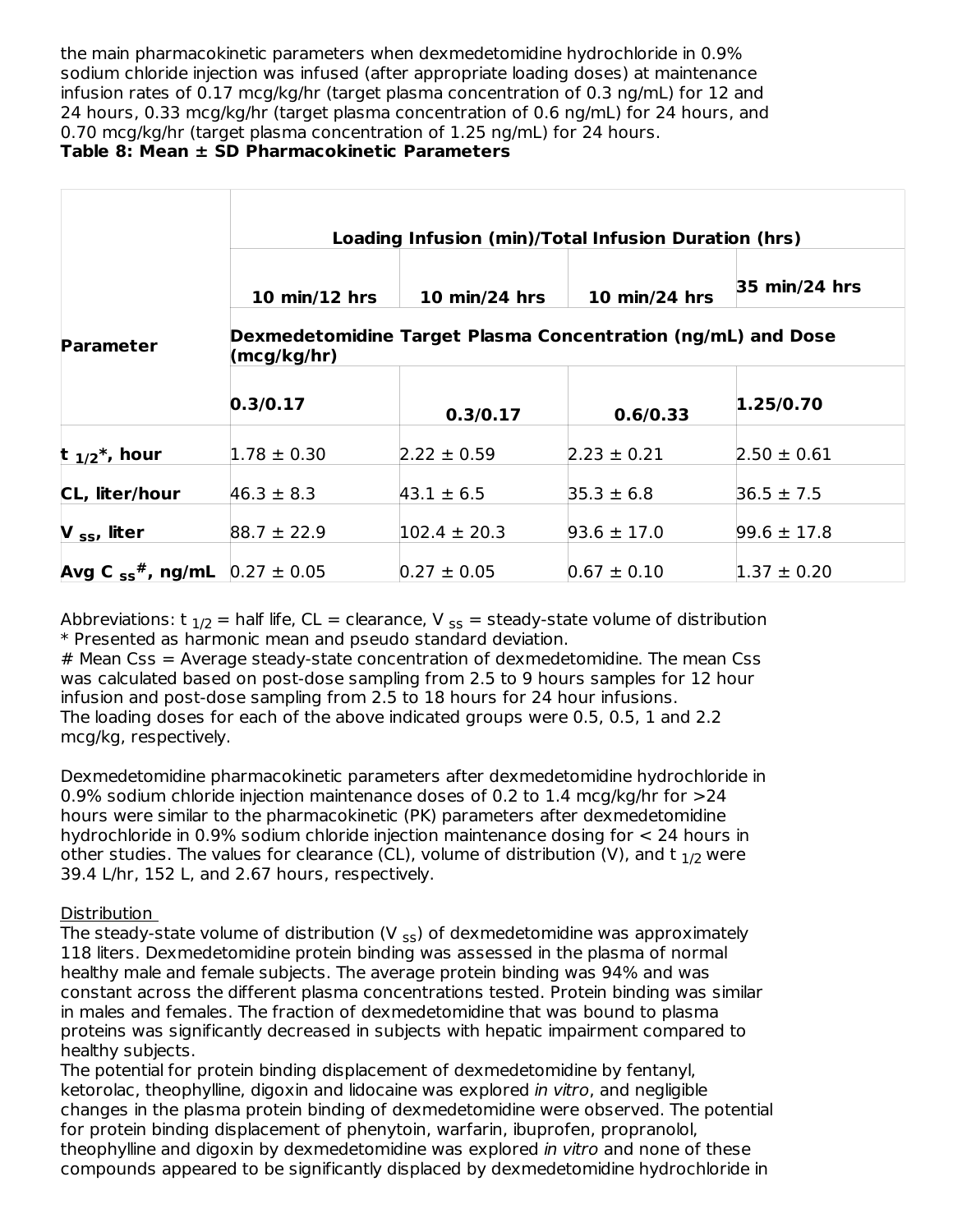## Elimination

# Metabolism

Dexmedetomidine undergoes almost complete biotransformation with very little unchanged dexmedetomidine excreted in urine and feces. Biotransformation involves both direct glucuronidation as well as cytochrome P450 mediated metabolism. The major metabolic pathways of dexmedetomidine are: direct N-glucuronidation to inactive metabolites; aliphatic hydroxylation (mediated primarily by CYP2A6 with a minor role of CYP1A2, CYP2E1, CYP2D6 and CYP2C19) of dexmedetomidine to generate 3-hydroxydexmedetomidine, the glucuronide of 3-hydroxydexmedetomidine, and 3-carboxydexmedetomidine; and N-methylation of dexmedetomidine to generate 3-hydroxy Nmethyl-dexmedetomidine, 3-carboxy N-methyl-dexmedetomidine, and dexmedetomidine N-methyl O-glucuronide.

# Excretion

The terminal elimination half-life (t  $_{\rm 1/2}$ ) of dexmedetomidine is approximately 2 hours and clearance is estimated to be approximately 39 L/h. A mass balance study demonstrated that after nine days an average of 95% of the radioactivity, following intravenous administration of radiolabeled dexmedetomidine, was recovered in the urine and 4% in the feces. No unchanged dexmedetomidine was detected in the urine. Approximately 85% of the radioactivity recovered in the urine was excreted within 24 hours after the infusion. Fractionation of the radioactivity excreted in urine demonstrated that products of N-glucuronidation accounted for approximately 34% of the cumulative urinary excretion. In addition, aliphatic hydroxylation of parent drug to form 3-hydroxydexmedetomidine, the glucuronide of 3-hydroxy-dexmedetomidine, and 3-carboxylic acid-dexmedetomidine together represented approximately 14% of the dose in urine. Nmethylation of dexmedetomidine to form 3-hydroxy N-methyl dexmedetomidine, 3 carboxy N-methyl dexmedetomidine, and N-methyl O-glucuronide dexmedetomidine accounted for approximately 18% of the dose in urine. The N-Methyl metabolite itself was a minor circulating component and was undetected in urine. Approximately 28% of the urinary metabolites have not been identified.

# Specific Populations

# Male and Female Patients

There was no observed difference in dexmedetomidine pharmacokinetics due to gender.

# Geriatric patients

The pharmacokinetic profile of dexmedetomidine was not altered by age. There were no differences in the pharmacokinetics of dexmedetomidine in young (18–40 years), middle age (41–65 years), and elderly (>65 years) subjects.

## Patients with Hepatic Impairment

In subjects with varying degrees of hepatic impairment (Child-Pugh Class A, B, or C), clearance values for dexmedetomidine were lower than in healthy subjects. The mean clearance values for patients with mild, moderate, and severe hepatic impairment were 74%, 64% and 53% of those observed in the normal healthy subjects, respectively. Mean clearances for free drug were 59%, 51% and 32% of those observed in the normal healthy subjects, respectively.

Although dexmedetomidine hydrochloride in 0.9% sodium chloride injection is dosed to effect, it may be necessary to consider dose reduction in subjects with hepatic impairment [ see Dosage and Administration (2.2), Warnings and Precautions (5.7)].

# Patients with Renal Impairment

Dexmedetomidine pharmacokinetics (C  $_{\sf max}$ , T  $_{\sf max}$ , AUC, t  $_{1/2}$ , CL, and V  $_{\sf ss}$ ) were not significantly different in patients with severe renal impairment (creatinine clearance: <30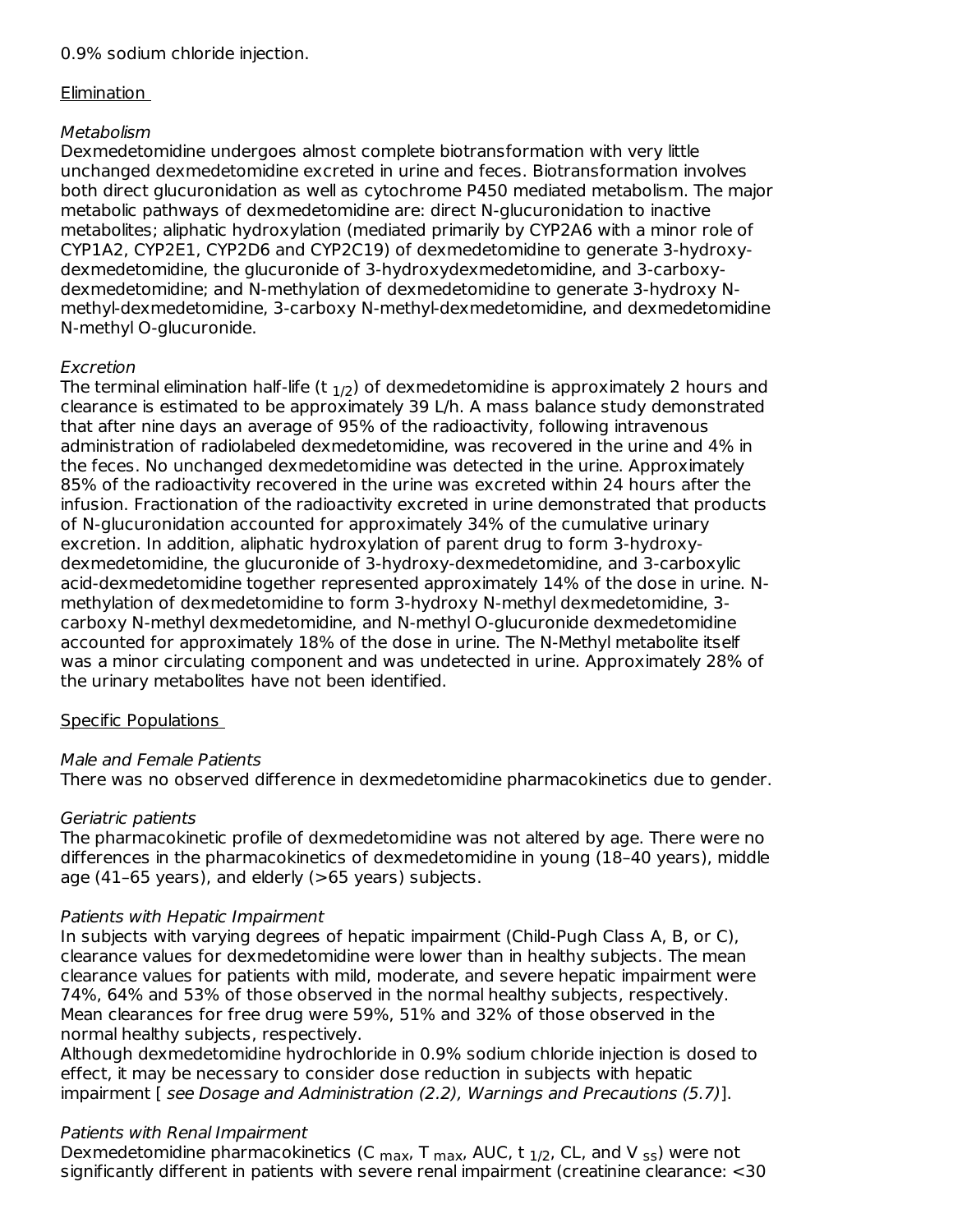mL/min) compared to healthy subjects.

#### Drug Interaction studies

In vitro studies: In vitro studies in human liver microsomes demonstrated no evidence of cytochrome P450 mediated drug interactions that are likely to be of clinical relevance.

# **13 NONCLINICAL TOXICOLOGY**

### **13.1 Carcinogenesis, Mutagenesis, Impairment of Fertility**

#### Carcinogenesis

Animal carcinogenicity studies have not been performed with dexmedetomidine.

#### **Mutagenesis**

Dexmedetomidine was not mutagenic in vitro, in either the bacterial reverse mutation assay (E. coli and Salmonella typhimurium) or the mammalian cell forward mutation assay (mouse lymphoma). Dexmedetomidine was clastogenic in the *in vitro* human lymphocyte chromosome aberration test with, but not without, rat S9 metabolic activation. In contrast, dexmedetomidine was not clastogenic in the *in vitro* human lymphocyte chromosome aberration test with or without human S9 metabolic activation. Although dexmedetomidine was clastogenic in an in vivo mouse micronucleus test in NMRI mice, there was no evidence of clastogenicity in CD-1 mice.

#### Impairment of Fertility

Fertility in male or female rats was not affected after daily subcutaneous injections of dexmedetomidine at doses up to 54 mcg/kg (less than the maximum recommended human intravenous dose on a mcg/m  $^2$  basis) administered from 10 weeks prior to mating in males, and 3 weeks prior to mating and during mating in females.

## **13.2 Animal Toxicology and/or Pharmacology**

There were no differences in the adrenocorticotropic hormone (ACTH)-stimulated cortisol response in dogs following a single dose of dexmedetomidine compared to saline control. However, after continuous subcutaneous infusions of dexmedetomidine at 3 mcg/kg/hr and 10 mcg/kg/hr for one week in dogs (exposures estimated to be within the clinical range), the ACTH-stimulated cortisol response was diminished by approximately 27% and 40%, respectively, compared to saline-treated control animals indicating a dose-dependent adrenal suppression.

## **14 CLINICAL STUDIES**

The safety and efficacy of dexmedetomidine hydrochloride in 0.9% sodium chloride injection has been evaluated in four randomized, double-blind, placebo-controlled multicenter clinical trials in 1,185 adult patients.

## **14.1 Intensive Care Unit Sedation**

Two randomized, double-blind, parallel-group, placebo-controlled multicenter clinical trials included 754 adult patients being treated in a surgical intensive care unit. All patients were initially intubated and received mechanical ventilation. These trials evaluated the sedative properties of dexmedetomidine hydrochloride in 0.9% sodium chloride injection by comparing the amount of rescue medication (midazolam in one trial and propofol in the second) required to achieve a specified level of sedation (using the standardized Ramsay Sedation Scale) between dexmedetomidine hydrochloride in 0.9% sodium chloride injection and placebo from onset of treatment to extubation or to a total treatment duration of 24 hours. The Ramsay Level of Sedation Scale is displayed in Table 9.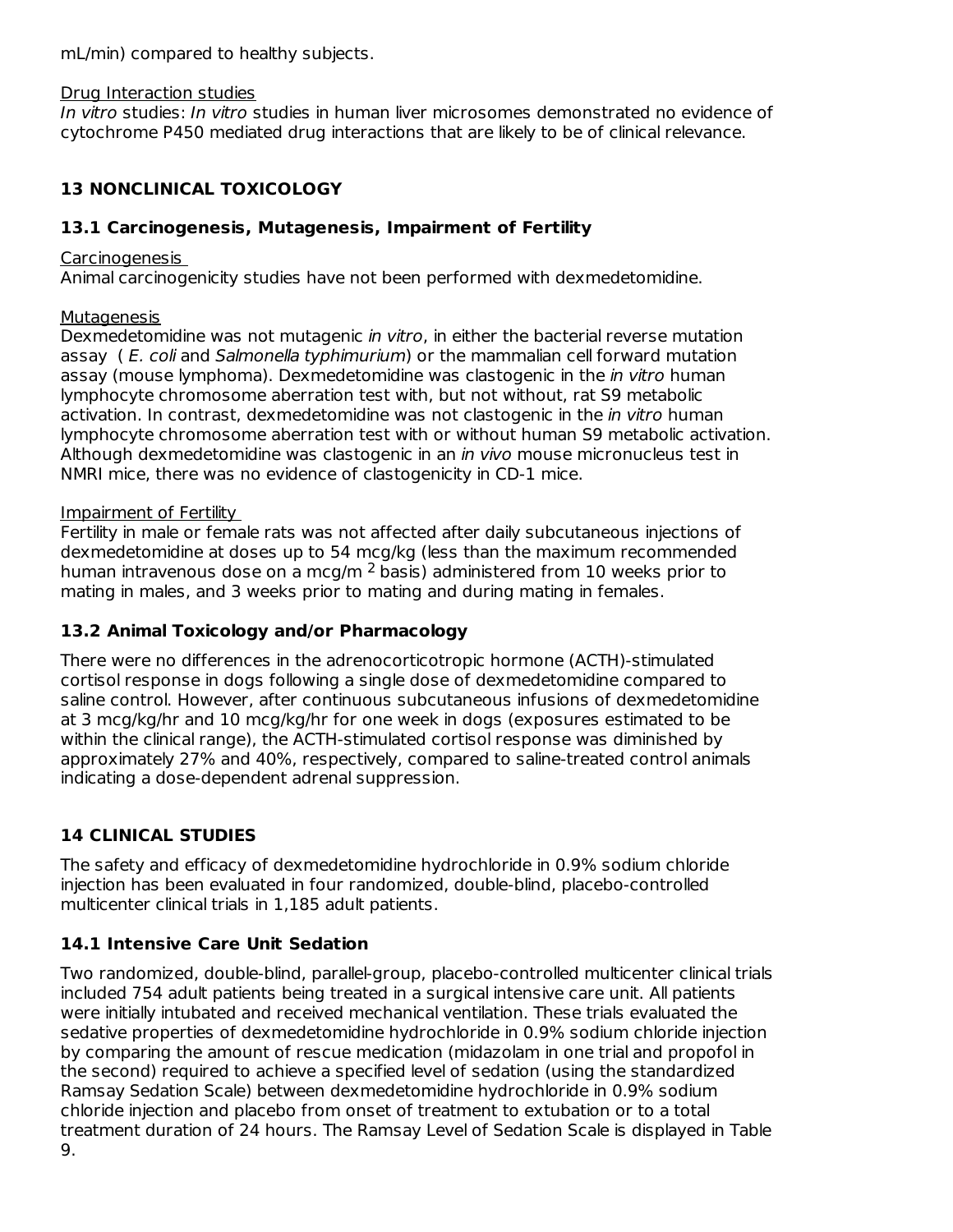| <b>Clinical</b><br><b>Score</b> | Level of Sedation Achieved                                                          |
|---------------------------------|-------------------------------------------------------------------------------------|
| 6                               | Asleep, no response                                                                 |
| 15                              | Asleep, sluggish response to light glabellar tap or loud auditory stimulus          |
| 4                               | Asleep, but with brisk response to light glabellar tap or loud auditory<br>stimulus |
|                                 | Patient responds to commands                                                        |
|                                 | Patient cooperative, oriented, and tranquil                                         |
|                                 | Patient anxious, agitated, or restless                                              |

In the first study, 175 adult patients were randomized to receive placebo and 178 to receive dexmedetomidine hydrochloride in 0.9% sodium chloride injection by intravenous infusion at a dose of 0.4 mcg/kg/hr (with allowed adjustment between 0.2 and 0.7 mcg/kg/hr) following an initial loading infusion of one mcg/kg intravenous over 10 minutes. The study drug infusion rate was adjusted to maintain a Ramsay sedation score of ≥3. Patients were allowed to receive "rescue" midazolam as needed to augment the study drug infusion. In addition, morphine sulfate was administered for pain as needed. The primary outcome measure for this study was the total amount of rescue medication (midazolam) needed to maintain sedation as specified while intubated. Patients randomized to placebo received significantly more midazolam than patients randomized to dexmedetomidine hydrochloride in 0.9% sodium chloride injection (see Table 10). A second prospective primary analysis assessed the sedative effects of dexmedetomidine hydrochloride in 0.9% sodium chloride injection by comparing the percentage of patients who achieved a Ramsay sedation score of ≥3 during intubation without the use of additional rescue medication. A significantly greater percentage of patients in the dexmedetomidine hydrochloride group maintained a Ramsay sedation score of ≥3 without receiving any midazolam rescue compared to the placebo group (see Table 10).

|     |  |  | Table 10: Midazolam Use as Rescue Medication During Intubation (ITT) Study |  |  |
|-----|--|--|----------------------------------------------------------------------------|--|--|
| One |  |  |                                                                            |  |  |

|                                   |                  | Placebo <sub>Dexmedetomidine</sub>                                       |             |
|-----------------------------------|------------------|--------------------------------------------------------------------------|-------------|
|                                   | $(N =$<br>175)   | hydrochloride in 0.9% sodium p-value<br>chloride injection ( $N = 178$ ) |             |
| <b>Mean Total</b><br>Dose (mg) of |                  |                                                                          |             |
| Midazolam                         | 19 mg            | 5 <sub>mg</sub>                                                          |             |
| Standard<br>deviation             | 53 <sub>mg</sub> | 19 mg                                                                    | $0.0011*$   |
| <b>Categorized Midazolam Use</b>  |                  |                                                                          |             |
| $0 \text{ mg}$                    | 43<br>(25%)      | 108 (61%)                                                                | $< 0.001**$ |
| $0-4$ mg                          | 34<br>(19%)      | 36 (20%)                                                                 |             |
| $>4$ mg                           | 98<br>(56%)      | 34 (19%)                                                                 |             |

ITT (intent-to-treat) population includes all randomized patients.

\* ANOVA model with treatment center.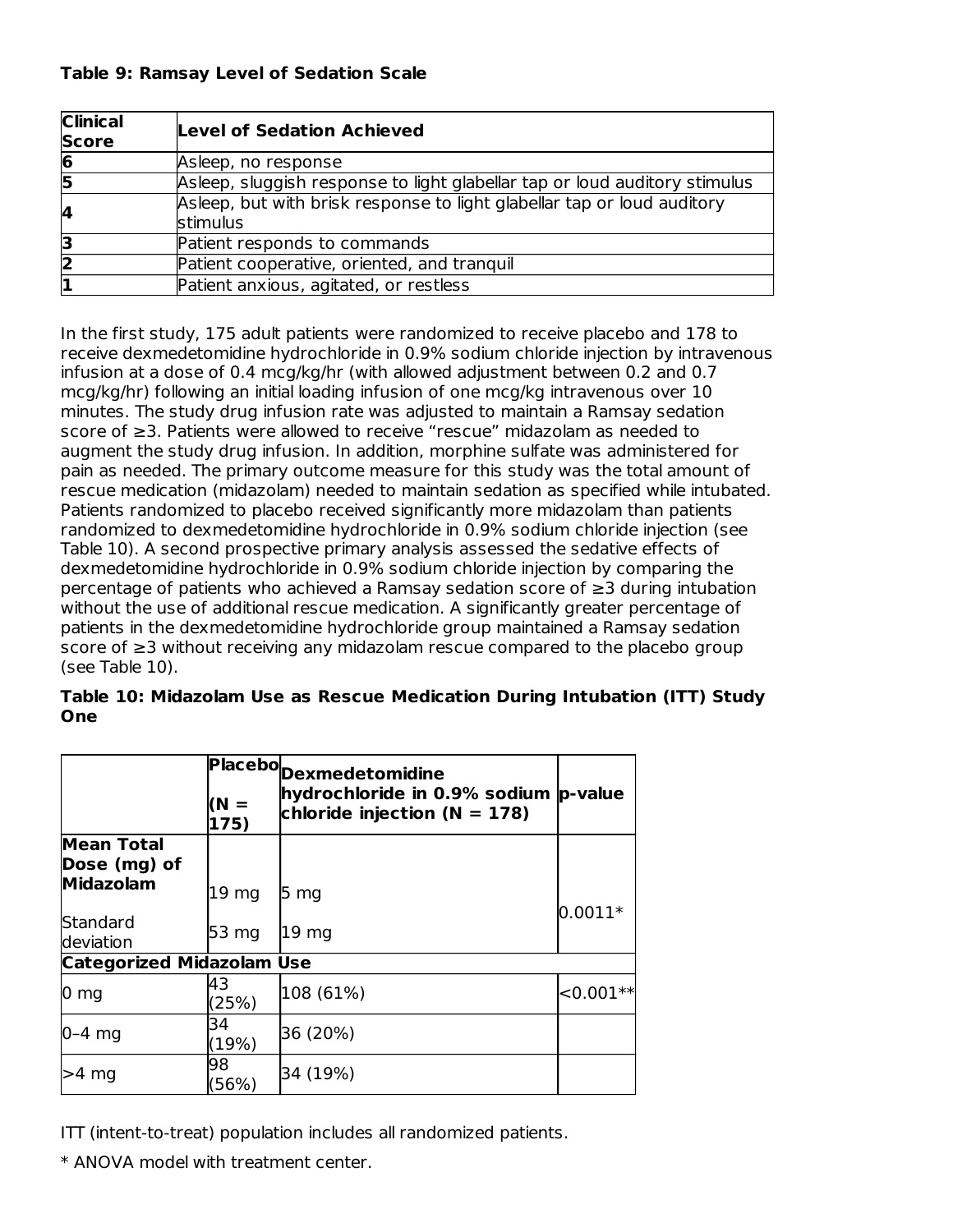#### \*\* Chi-square.

A prospective secondary analysis assessed the dose of morphine sulfate administered to patients in the dexmedetomidine hydrochloride in 0.9% sodium chloride injection and placebo groups. On average, dexmedetomidine hydrochloride in 0.9% sodium chloride injection-treated patients received less morphine sulfate for pain than placebo-treated patients (0.47 versus 0.83 mg/h). In addition, 44% (79 of 178 patients) of dexmedetomidine hydrochloride in 0.9% sodium chloride injection patients received no morphine sulfate for pain versus 19% (33 of 175 patients) in the placebo group.

In a second study, 198 adult patients were randomized to receive placebo and 203 to receive dexmedetomidine hydrochloride in 0.9% sodium chloride injection by intravenous infusion at a dose of 0.4 mcg/kg/hr (with allowed adjustment between 0.2 and 0.7 mcg/kg/hr) following an initial loading infusion of one mcg/kg intravenous over 10 minutes. The study drug infusion was adjusted to maintain a Ramsay sedation score of ≥3. Patients were allowed to receive "rescue" propofol as needed to augment the study drug infusion. In addition, morphine sulfate was administered as needed for pain. The primary outcome measure for this study was the total amount of rescue medication (propofol) needed to maintain sedation as specified while intubated. Patients randomized to placebo received significantly more propofol than patients randomized to dexmedetomidine hydrochloride in 0.9% sodium chloride injection (see Table 11).

A significantly greater percentage of patients in the dexmedetomidine hydrochloride in 0.9% sodium chloride injection group compared to the placebo group maintained a Ramsay sedation score of  $\geq 3$  without receiving any propofol rescue (see Table 11).

|                                            | $(N =$<br>198)   | Placebo <sub>Dexmedetomidine hydrochloride in</sub><br>0.9% sodiumchloride injection<br>$(N = 203)$ | p-value            |
|--------------------------------------------|------------------|-----------------------------------------------------------------------------------------------------|--------------------|
| <b>Mean Total Dose</b><br>(mg) of Propofol | $513 \text{ mg}$ | 72 mg                                                                                               | $< 0.0001*$        |
| Standard deviation                         | 782 mg           | $249$ mg                                                                                            |                    |
| <b>Categorized Propofol Use</b>            |                  |                                                                                                     |                    |
| 0 <sub>mg</sub>                            | 47<br>(24%)      | 122 (60%)                                                                                           | $ <$ 0.001 $*$ $ $ |
| $0-50$ mg                                  | 30<br>(15%)      | 43 (21%)                                                                                            |                    |
| $>50$ mg                                   | 121<br>(61%)     | 38 (19%)                                                                                            |                    |

#### **Table 11: Propofol Use as Rescue Medication During Intubation (ITT) Study Two**

## \* ANOVA model with treatment center

#### \*\* Chi-square

A prospective secondary analysis assessed the dose of morphine sulfate administered to patients in the dexmedetomidine hydrochloride in 0.9% sodium chloride injection and placebo groups. On average, dexmedetomidine hydrochloride in 0.9% sodium chloride injection-treated patients received less morphine sulfate for pain than placebo-treated patients (0.43 versus 0.89 mg/h). In addition, 41% (83 of 203 patients) of dexmedetomidine hydrochloride in 0.9% sodium chloride injection patients received no morphine sulfate for pain versus 15% (30 of 198 patients) in the placebo group. In a controlled clinical trial, dexmedetomidine hydrochloride in 0.9% sodium chloride injection was compared to midazolam for ICU sedation exceeding 24 hours duration.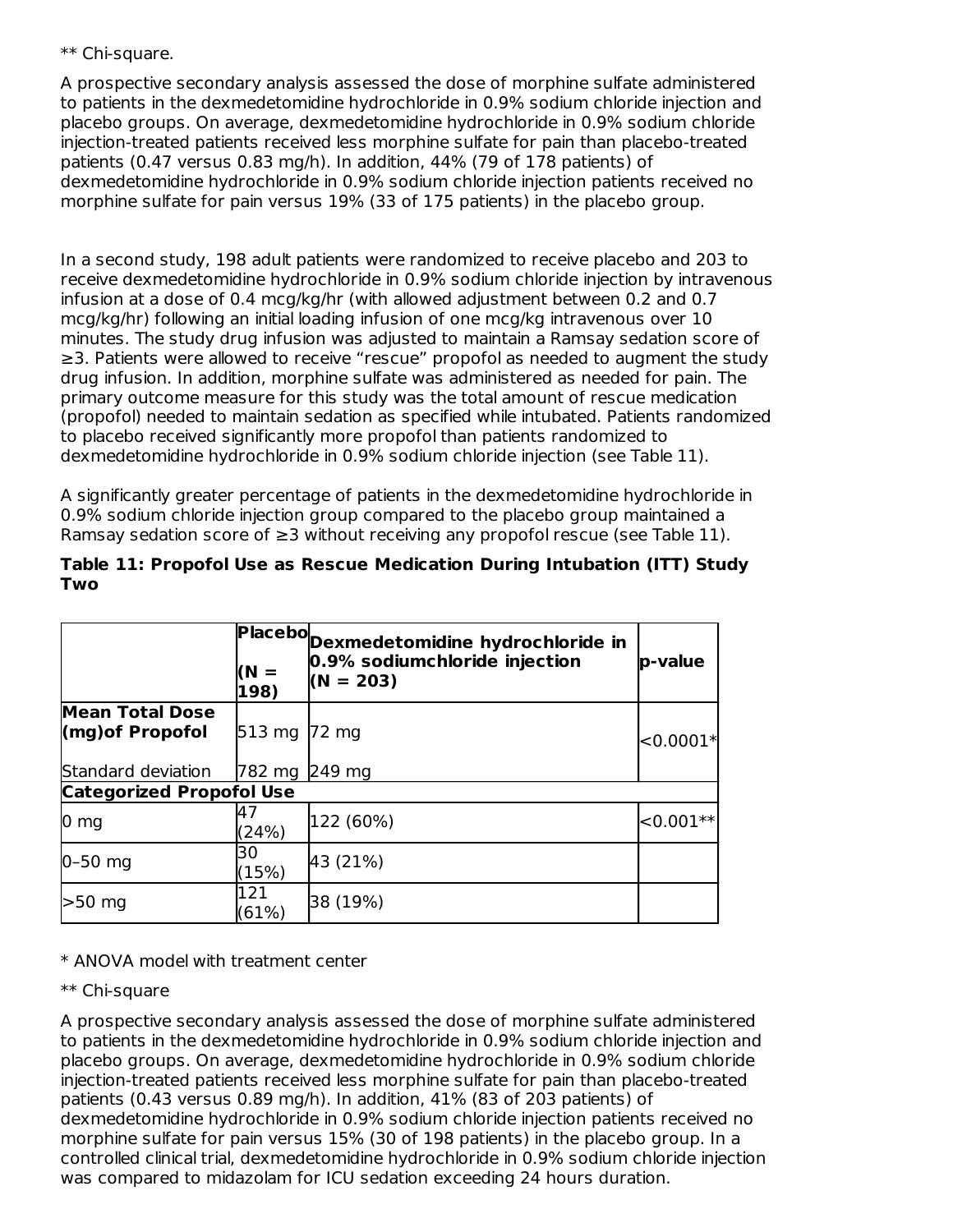Dexmedetomidine hydrochloride in 0.9% sodium chloride injection was not shown to be superior to midazolam for the primary efficacy endpoint, the percent of time patients were adequately sedated (81% versus 81%). In addition, administration of dexmedetomidine hydrochloride in 0.9% sodium chloride injection for longer than 24 hours was associated with tolerance, tachyphylaxis, and a dose-related increase in adverse events [ see Adverse Reactions (6.1) ].

## **14.2 Procedural Sedation**

The safety and efficacy of dexmedetomidine hydrochloride in 0.9% sodium chloride injection for sedation of non-intubated patients prior to and/or during surgical and other procedures was evaluated in two randomized, double-blind, placebo-controlled multicenter clinical trials. Study 1 evaluated the sedative properties of dexmedetomidine in patients having a variety of elective surgeries/procedures performed under monitored anesthesia care. Study 2 evaluated dexmedetomidine hydrochloride in 0.9% sodium chloride injection in patients undergoing awake fiberoptic intubation prior to a surgical or diagnostic procedure.

In Study 1, the sedative properties of dexmedetomidine hydrochloride in 0.9% sodium chloride injection were evaluated by comparing the percent of patients not requiring rescue midazolam to achieve a specified level of sedation using the standardized Observer's Assessment of Alertness/Sedation Scale (see Table 12).

| <b>Assessment Categories</b>                                      |                                     |                                     |                                                          |                    |
|-------------------------------------------------------------------|-------------------------------------|-------------------------------------|----------------------------------------------------------|--------------------|
| <b>Responsiveness</b>                                             | <b>Speech</b>                       | <b>Facial</b><br><b>Expression</b>  | Eyes                                                     | Composite<br>Score |
| Responds readily to<br>name spoken in normal Normal<br>tone       |                                     | Normal                              | Clear, no ptosis                                         | $5$ (alert)        |
| Lethargic response to<br>name spoken in normal or<br>tone         | Mild slowing<br>thickening          | Mild<br><b>relaxation</b>           | Glazed or mild<br>ptosis (less than<br>half the eye)     | 4                  |
| Responds only after<br>name is called loudly<br>and/or repeatedly | Slurring or<br>prominent<br>slowing | Marked<br>relaxation<br>(slack jaw) | Glazed and<br>marked ptosis<br>(half the eye or<br>more) |                    |
| Responds only after<br>mild prodding or<br>shaking                | Few<br>recognizable-<br>words       |                                     |                                                          |                    |
| Does not respond to<br>mild prodding or<br>shaking                |                                     |                                     |                                                          | 1 (deep<br>sleep)  |

### **Table 12: Observer's Assessment of Alertness/Sedation**

Patients were randomized to receive a loading infusion of either dexmedetomidine hydrochloride in 0.9% sodium chloride injection 1 mcg/kg, dexmedetomidine hydrochloride in 0.9% sodium chloride injection 0.5 mcg/kg, or placebo (normal saline) given over 10 minutes and followed by a maintenance infusion started at 0.6 mcg/kg/hr. The maintenance infusion of study drug could be titrated from 0.2 mcg/kg/hr to 1 mcg/kg/hr to achieve the targeted sedation score (Observer's Assessment of Alertness/Sedation Scale ≤4). Patients were allowed to receive rescue midazolam as needed to achieve and/or maintain an Observer's Assessment of Alertness/Sedation Scale ≤4. After achieving the desired level of sedation, a local or regional anesthetic block was performed. Demographic characteristics were similar between the dexmedetomidine hydrochloride in 0.9% sodium chloride injection and comparator groups. Efficacy results showed that dexmedetomidine hydrochloride in 0.9% sodium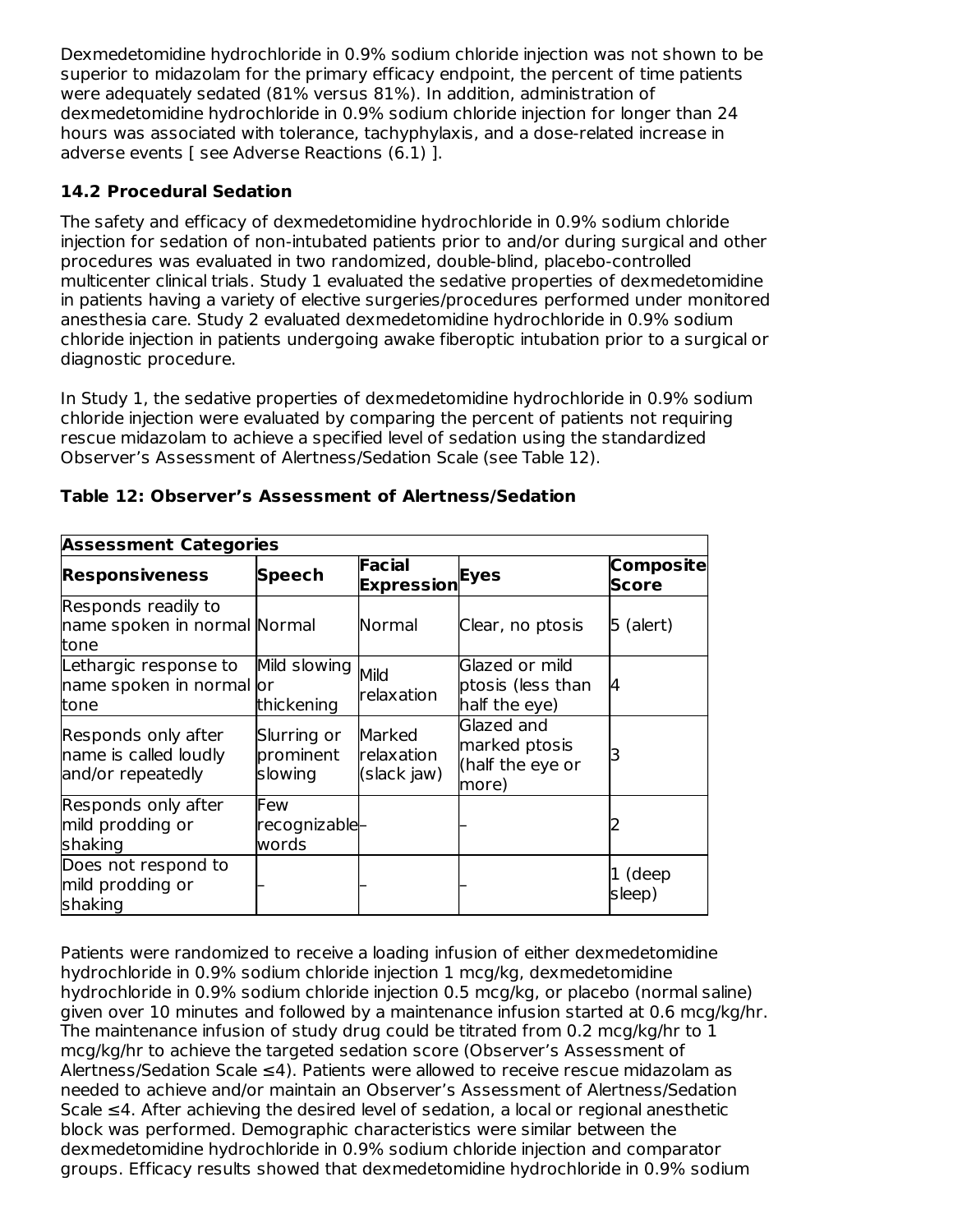chloride injection was more effective than the comparator group when used to sedate non-intubated patients requiring monitored anesthesia care during surgical and other procedures (see Table 13).

In Study 2, the sedative properties of dexmedetomidine hydrochloride in 0.9% sodium chloride injection were evaluated by comparing the percent of patients requiring rescue midazolam to achieve or maintain a specified level of sedation using the Ramsay Sedation Scale score ≥2 (see Table 9). Patients were randomized to receive a loading infusion of dexmedetomidine hydrochloride in 0.9% sodium chloride injection 1 mcg/kg or placebo (normal saline) given over 10 minutes and followed by a fixed maintenance infusion of 0.7 mcg/kg/hr. After achieving the desired level of sedation, topicalization of the airway occurred. Patients were allowed to receive rescue midazolam as needed to achieve and/or maintain a Ramsay Sedation Scale ≥2. Demographic characteristics were similar between the dexmedetomidine hydrochloride in 0.9% sodium chloride injection and comparator groups. For efficacy results see Table 13.

|  | Table 13: Key Efficacy Results of Procedural Sedation Studies |
|--|---------------------------------------------------------------|
|--|---------------------------------------------------------------|

| <b>Study</b> | <b>Loading</b><br><b>Infusion</b><br><b>Treatment Arm</b> | <b>Number of</b><br><b>Patients</b><br>Enrolled <sup>a</sup> | % Not<br><b>Requiring</b><br><b>Midazolam</b><br><b>Rescue</b> | Confidence b<br><b>Interval on</b><br>the<br><b>Difference</b><br>vs. Placebo | Mean (SD)<br><b>Total Dose</b><br>(mg) of<br><b>Rescue</b><br><b>Midazolam</b><br><b>Required</b> | Confidence b<br><b>Intervals</b><br>оf<br>the<br>Mean<br><b>Rescue Dose</b> |
|--------------|-----------------------------------------------------------|--------------------------------------------------------------|----------------------------------------------------------------|-------------------------------------------------------------------------------|---------------------------------------------------------------------------------------------------|-----------------------------------------------------------------------------|
| Study1       | Dexmedetomidine <sup>134</sup><br>$0.5 \text{ mcg/kg}$    |                                                              | 40                                                             | 37(27, 48)                                                                    | 1.4(1.7)                                                                                          | $-2.7$ $(-3.4, -2.0)$                                                       |
|              | Dexmedetomidine129<br>$1 \text{ mcg/kg}$                  |                                                              | 54                                                             | 51(40, 62)                                                                    | 0.9(1.5)                                                                                          | $-3.1$ $(-3.8, -2.5)$                                                       |
|              | Placebo                                                   | 63                                                           | З                                                              |                                                                               | 4.1(3.0)                                                                                          |                                                                             |
| Study2       | Dexmedetomidine <sup>55</sup><br>$1 \text{ mcg/kg}$       |                                                              | 53                                                             | 39 (20, 57)                                                                   | 1.1(1.5)                                                                                          | $-1.8$ (-2.7, -0.9)                                                         |
|              | Placebo                                                   | 50                                                           | 14                                                             |                                                                               | [2.9(3.0)]                                                                                        |                                                                             |

a Based on ITT population defined as all randomized and treated patients

<sup>b</sup> Normal approximation to the binomial with continuity correction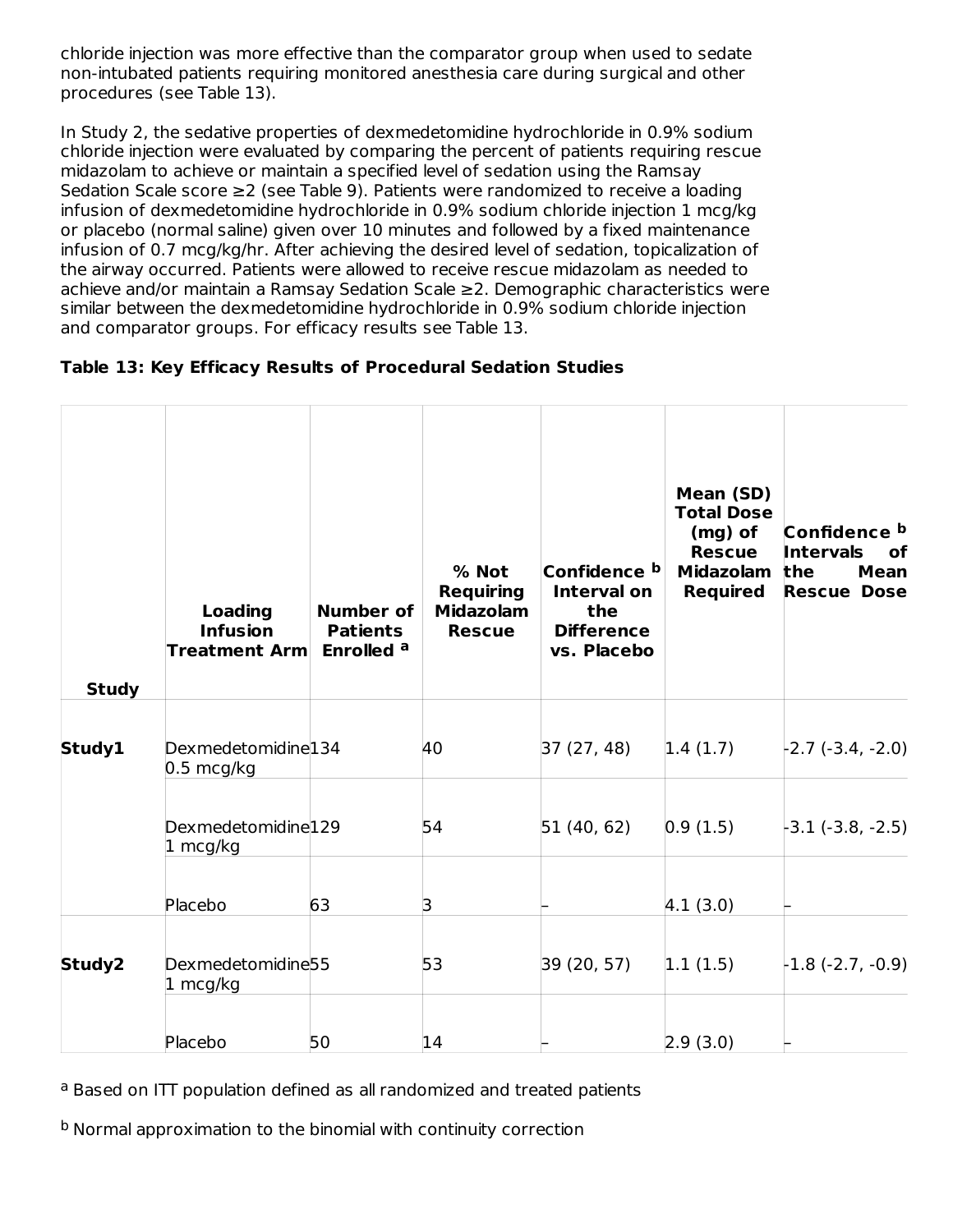#### **16 HOW SUPPLIED/STORAGE AND HANDLING**

#### **Dexmedetomidine Hydrochloride in 0.9% Sodium Chloride Injection**

Dexmedetomidine hydrochloride in 0.9% sodium chloride injection is a clear, colorless, sterile, nonpyrogenic ready to use solution suitable for intravenous infusion and available as 200 mcg/50 mL (4 mcg/mL) and 400 mcg/100 mL (4 mcg/mL) in 50 mL and 100 mL clear glass vials, respectively. The strength is based on the dexmedetomidine base. Containers are intended for single-dose only. Discard unused portion.

| <b>NDC No.</b> | <b>Container</b> | <b>Size</b> | <b>Package Factor</b> |
|----------------|------------------|-------------|-----------------------|
| 66794-234-44   | Single-dose vial | 50 mL       | 20 Vials per Carton   |
| 66794-235-41   | Single-dose vial | 100 mL      | 10 Vials per Carton   |

Store at 20° to 25°C (68° to 77°F) [See USP Controlled Room Temperature].

#### **17 PATIENT COUNSELING INFORMATION**

Dexmedetomidine hydrochloride in 0.9% sodium chloride injection is indicated for shortterm intravenous sedation. Dosage must be individualized and titrated to the desired clinical effect. Blood pressure, heart rate and oxygen levels will be monitored both continuously during the infusion of dexmedetomidine hydrochloride in 0.9% sodium chloride injection and as clinically appropriate after discontinuation.

- When dexmedetomidine hydrochloride in 0.9% sodium chloride injection is infused for more than 6 hours, patients should be informed to report nervousness, agitation, and headaches that may occur for up to 48 hours.
- Additionally, patients should be informed to report symptoms that may occur within 48 hours after the administration of dexmedetomidine hydrochloride in 0.9% sodium chloride injection such as: weakness, confusion, excessive sweating, weight loss, abdominal pain, salt cravings, diarrhea, constipation, dizziness or light-headedness.

Manufactured for

Piramal Critical Care

Bethlehem, PA 18017, USA

Product of India

Issued 04/2021

#### **PACKAGE LABEL.PRINCIPAL DISPLAY PANEL**

Dexmedetomidine HCl in 0.9% Sodium Chloride Injection 200 mcg/50 mL (4 mcg/mL)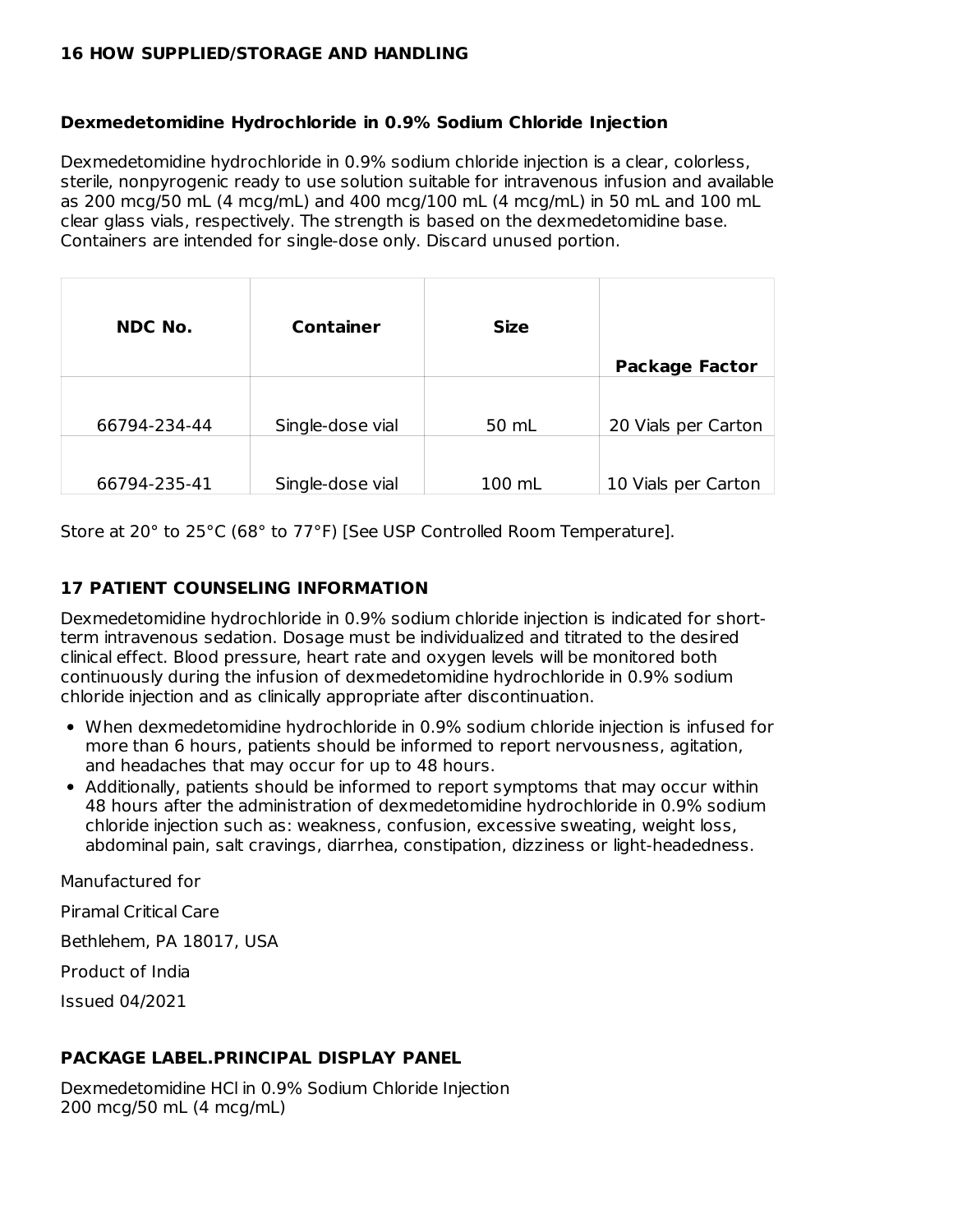



Dexmedetomidine HCl in 0.9% Sodium Chloride Injection 400 mcg/100 mL (4 mcg/mL)



| <b>Kino x5R</b><br>For Intravenous Infanton<br>(t mcg/mL)<br>400 mcg/100 mL<br>Sodium Chloride Injection<br>Dexmedetomidine HCI in 0.9%<br>Single-dose vial. Discard unused portion.<br>ADC 66794-235-41<br>10 Units x 100 mL<br>01100206200031410 | <b>Ga Vanish Axes Far</b><br><b>Beaty Details &amp; 2D Barcode</b><br>125 x 105 mm | PSMFB-020177-01                                                                                                                                                                       |                                                       |                  |                                                                                |
|----------------------------------------------------------------------------------------------------------------------------------------------------------------------------------------------------------------------------------------------------|------------------------------------------------------------------------------------|---------------------------------------------------------------------------------------------------------------------------------------------------------------------------------------|-------------------------------------------------------|------------------|--------------------------------------------------------------------------------|
| 10 Units x 100 mL                                                                                                                                                                                                                                  | NDC 66794-235-41                                                                   | Each mL contains 4.72 mog of dexmedetomidine HCLUSP<br>is equivalent to 4 mog of devredetomidine and 9 mg of<br>sedium chioride, USP in water for injection, USP<br>pH is 4.5 to 8.0. | 10 Units x 100 mL                                     | NDC 66794-235-41 |                                                                                |
| Single-dose vial. Discard unused portion.                                                                                                                                                                                                          |                                                                                    | Usual dosage: See full prescribing information.<br>This product is not made with natural rubber latex.                                                                                | Single-dose vial. Discard unused portion.             |                  |                                                                                |
| Dexmedetomidine HCI in 0.9% Sodium Chloride Injection                                                                                                                                                                                              |                                                                                    | Store at 20" to 25"C (68" to 77"F)<br>[See USP Controlled Room Temperature].                                                                                                          | Dexmedetomidine HCI in 0.9% Sodium Chloride Injection |                  |                                                                                |
| 400 mcg/100 mL<br>$(4 \text{ mcg/mL})$                                                                                                                                                                                                             |                                                                                    | Do not freeze.<br>Preservative-Free.                                                                                                                                                  | 400 mcg/100 mL<br>(4 mcg/mL)                          |                  |                                                                                |
| For Intravenous Infusion                                                                                                                                                                                                                           |                                                                                    |                                                                                                                                                                                       | For Intravenous Infusion                              |                  | Vanufactured for<br>Pleased Critical Core<br>Bethinhoun, PA 18317, USA         |
| <b>G</b> Piramal                                                                                                                                                                                                                                   | Rx only                                                                            |                                                                                                                                                                                       | <b>G</b> Piramal                                      | Rx only          | Product of India<br>Code No.: ERUGS/AP/012008<br>Issued: 04/2021<br>SATEL FEEL |
|                                                                                                                                                                                                                                                    |                                                                                    |                                                                                                                                                                                       |                                                       |                  |                                                                                |

| <b>DEXMEDETOMIDINE HYDROCHLORIDE</b><br>dexmedetomidine hydrochloride injection |                         |                           |               |  |  |  |
|---------------------------------------------------------------------------------|-------------------------|---------------------------|---------------|--|--|--|
| <b>Product Information</b>                                                      |                         |                           |               |  |  |  |
| <b>Product Type</b>                                                             | HUMAN PRESCRIPTION DRUG | <b>Item Code (Source)</b> | NDC:66794-234 |  |  |  |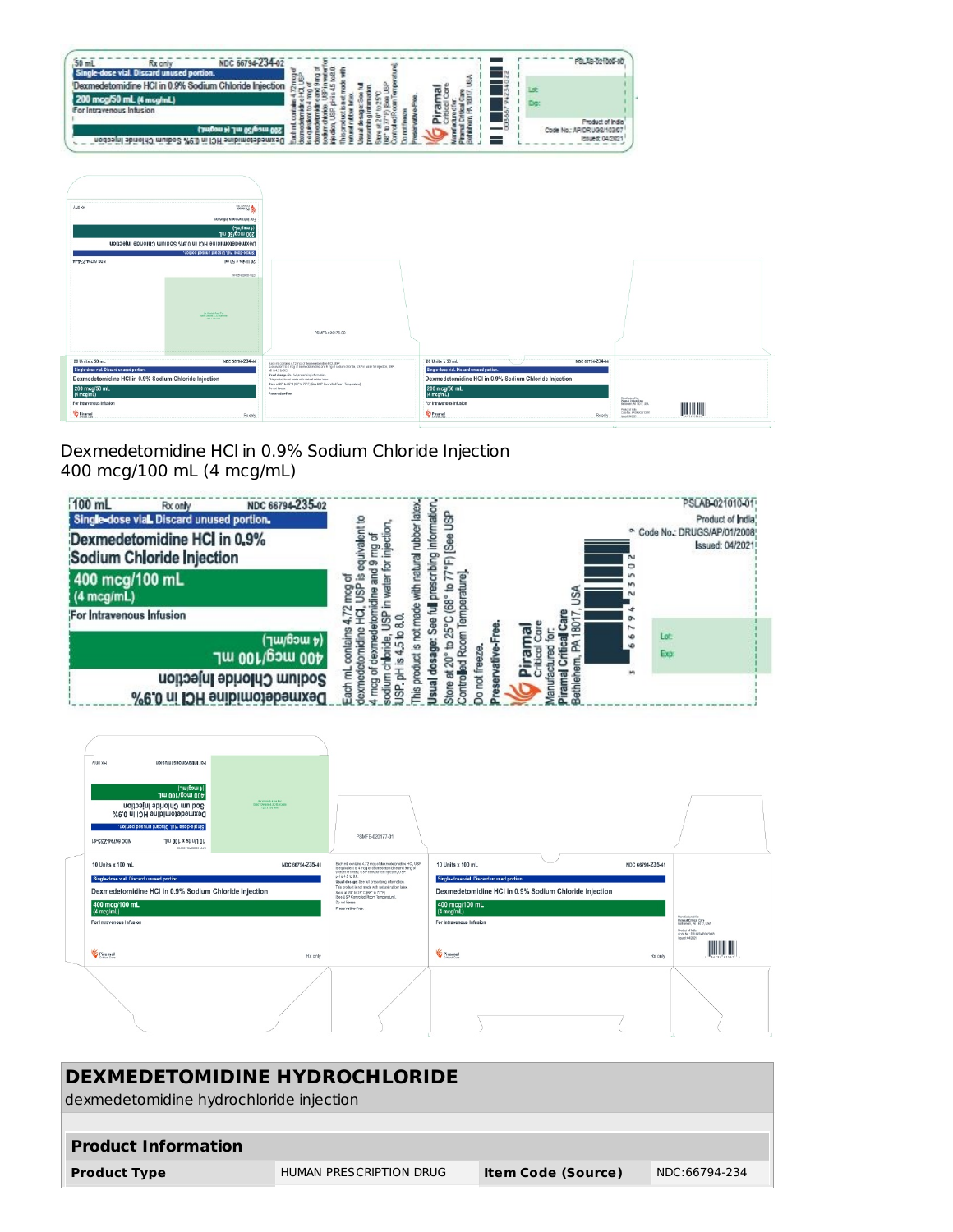|              | <b>Route of Administration</b>         |                | <b>INTRAVENOUS</b>                                                  |                                       |                                     |                              |
|--------------|----------------------------------------|----------------|---------------------------------------------------------------------|---------------------------------------|-------------------------------------|------------------------------|
|              |                                        |                |                                                                     |                                       |                                     |                              |
|              | <b>Active Ingredient/Active Moiety</b> |                |                                                                     |                                       |                                     |                              |
|              |                                        |                | <b>Ingredient Name</b>                                              |                                       | <b>Basis of</b><br><b>Strength</b>  | <b>Strength</b>              |
|              | UNII:67VB76HONO)                       |                | DEXMEDETOMIDINE HYDROCHLORIDE (UNII: 1018WH7F9I) (DEXMEDETOMIDINE - |                                       | <b>DEXMEDETOMIDINE</b>              | 4 ug<br>in 1 mL              |
|              |                                        |                |                                                                     |                                       |                                     |                              |
|              | <b>Inactive Ingredients</b>            |                |                                                                     |                                       |                                     |                              |
|              |                                        |                | <b>Ingredient Name</b>                                              |                                       | <b>Strength</b>                     |                              |
|              | SODIUM CHLORIDE (UNII: 451W47IQ8X)     |                |                                                                     |                                       | 9 mg in 1 mL                        |                              |
|              | <b>WATER (UNII: 059QF0KO0R)</b>        |                |                                                                     |                                       |                                     |                              |
|              | <b>Packaging</b>                       |                |                                                                     |                                       |                                     |                              |
| #            | <b>Item Code</b>                       |                | <b>Package Description</b>                                          | <b>Marketing Start</b><br><b>Date</b> | <b>Marketing End</b><br><b>Date</b> |                              |
| $\mathbf{1}$ | NDC:66794-234-<br>44                   | 20 in 1 CARTON |                                                                     | 04/01/2021                            |                                     |                              |
| $\mathbf{1}$ | NDC:66794-234-<br>02                   | Product        | 50 mL in 1 VIAL; Type 0: Not a Combination                          |                                       |                                     |                              |
|              |                                        |                |                                                                     |                                       |                                     |                              |
|              | <b>Marketing Information</b>           |                |                                                                     |                                       |                                     |                              |
|              | <b>Marketing</b><br>Category           |                | <b>Application Number or Monograph</b><br><b>Citation</b>           | <b>Marketing Start</b><br>Date        |                                     | <b>Marketing End</b><br>Date |
|              | <b>ANDA</b>                            | ANDA209307     |                                                                     | 04/01/2021                            |                                     |                              |
|              |                                        |                |                                                                     |                                       |                                     |                              |
|              |                                        |                |                                                                     |                                       |                                     |                              |
|              |                                        |                |                                                                     |                                       |                                     |                              |

| dexmedetomidine hydrochloride injection   |                                                                     |                                       |                                    |                 |                      |
|-------------------------------------------|---------------------------------------------------------------------|---------------------------------------|------------------------------------|-----------------|----------------------|
|                                           |                                                                     |                                       |                                    |                 |                      |
| <b>Product Information</b>                |                                                                     |                                       |                                    |                 |                      |
| <b>Product Type</b>                       | HUMAN PRESCRIPTION DRUG                                             | <b>Item Code (Source)</b>             |                                    |                 | NDC:66794-235        |
| <b>Route of Administration</b>            | <b>INTRAVENOUS</b>                                                  |                                       |                                    |                 |                      |
|                                           |                                                                     |                                       |                                    |                 |                      |
| <b>Active Ingredient/Active Moiety</b>    |                                                                     |                                       |                                    |                 |                      |
|                                           | <b>Ingredient Name</b>                                              |                                       | <b>Basis of</b><br><b>Strength</b> |                 | <b>Strength</b>      |
| UNII:67VB76HONO)                          | DEXMEDETOMIDINE HYDROCHLORIDE (UNII: 1018WH7F9I) (DEXMEDETOMIDINE - |                                       | <b>DEXMEDETOMIDINE</b>             |                 | 4 ug<br>in 1 mL      |
|                                           |                                                                     |                                       |                                    |                 |                      |
| <b>Inactive Ingredients</b>               |                                                                     |                                       |                                    |                 |                      |
|                                           | <b>Ingredient Name</b>                                              |                                       |                                    | <b>Strength</b> |                      |
| <b>SODIUM CHLORIDE (UNII: 451W47IQ8X)</b> |                                                                     |                                       | 9 mg in 1 mL                       |                 |                      |
| <b>WATER (UNII: 059QF0KO0R)</b>           |                                                                     |                                       |                                    |                 |                      |
|                                           |                                                                     |                                       |                                    |                 |                      |
| <b>Packaging</b>                          |                                                                     |                                       |                                    |                 |                      |
| <b>Item Code</b><br>#                     | <b>Package Description</b>                                          | <b>Marketing Start</b><br><b>Date</b> |                                    | Date            | <b>Marketing End</b> |
| $MDC$ $CCT0A$ $22F$                       |                                                                     |                                       |                                    |                 |                      |